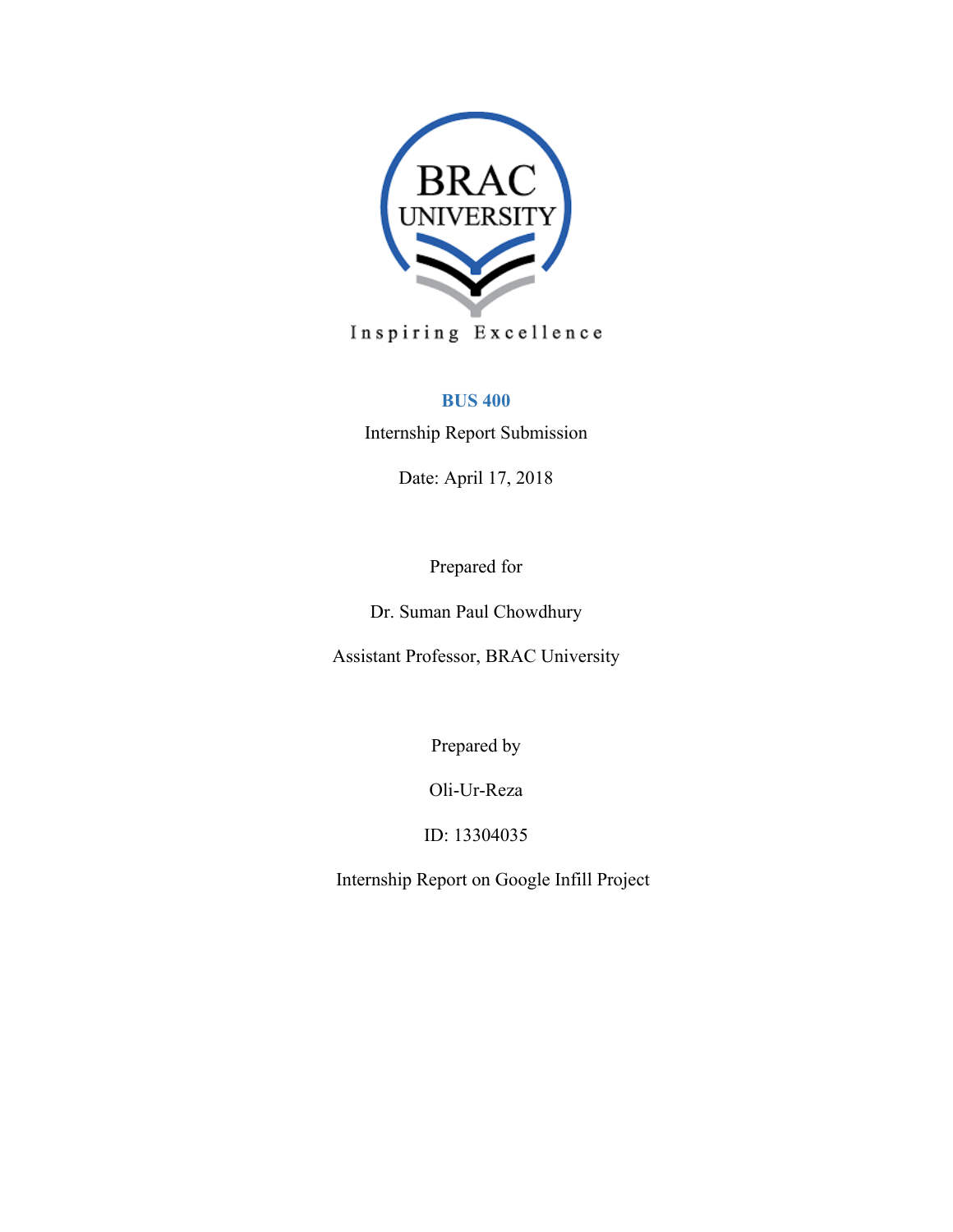### Letter of Transmittal

17 April, 2018

Dr. Suman Paul Chowdhury Assistant Professor BRAC Business School BRAC University.

Dear Sir,

It is a great pleasure for me to submit to you the report on my experiences and learning from my internship at Front Desk Bangladesh. Being a student of marketing concentration, I always felt the significance of having some practical exercise of what I have learnt in theory. In my internship I felt this need even more as I faced the practical dimensions of the real business world. I am grateful that you extended me all the support and guidance I needed in this course.

Lastly, I would like to thank you for giving your valuable time in helping me out at various stages during this internship.

Sincerely,

Oli-ur-Reza ID: 13304035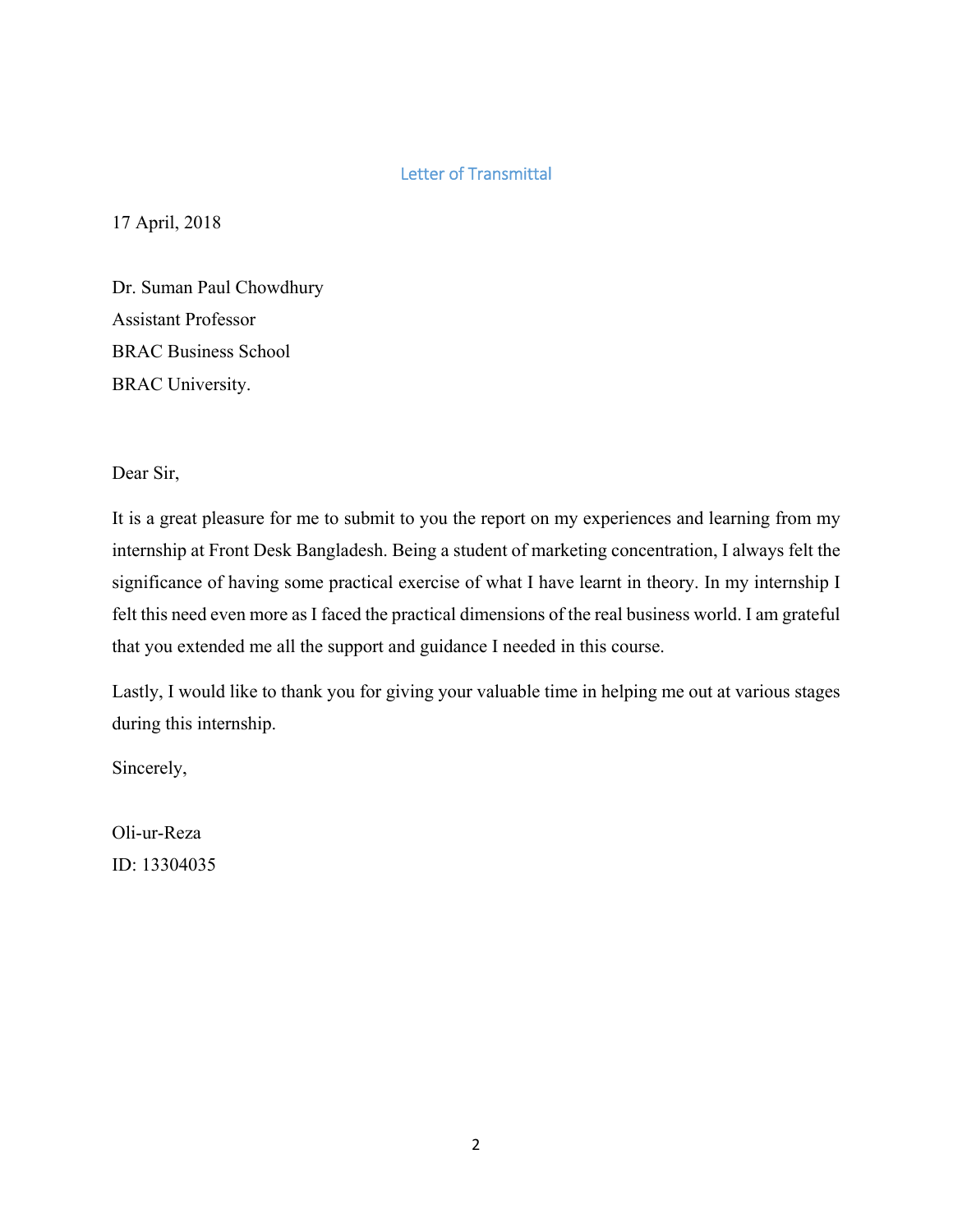#### ACKNOWLEDGEMENT

I would like to thank all who helped me during my internship report preparing. I am very grateful to my internship supervisor for her continuous guidance henceforth. It was of extreme help to me. I also gratified for all the times I seek advice from her and she answered with patience and perseverance. In addition to this, her requirements for the report made it mandatory for me to seek contacts externally, which proved to be very rewarding. I am also grateful to **FDB** team for continuously supporting me by providing information. I would also like to thank the Project Manager and Ops Leads for their assistance. I am also grateful to other co-workers of FDB who always supported me with every kinds of information I needed.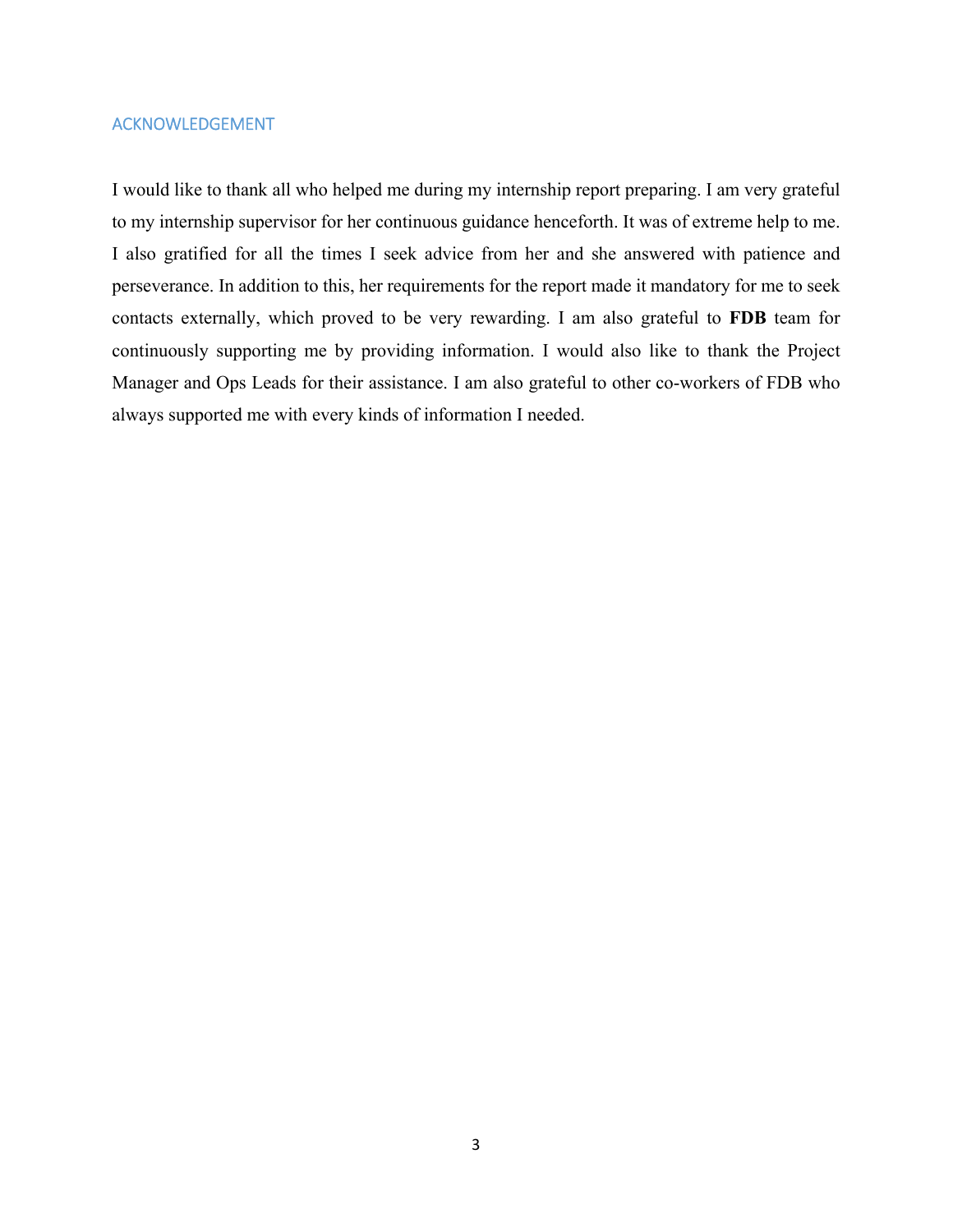#### **Executive summary:**

FDB is one of the biggest consultancy agencies in our country working with a lot of projects as a third party. Google Infill Bangladesh is a project assigned by Google map.The purpose of this project is to update google map and verify the existing location of our country.

In this report, I tried to explain how this project is beneficial to our social development.I also give the description of how the whole project works with some examples and references. Also, I explained the history of my internship period.

A short survey was conducted to get a concrete idea about the whole process. As we go further, step by step explanation will be available based on the survey result.It will make us understand the impact of this project on the social development and what we can add more to make this project more beneficial for the society. I have also added my findings and recommendations analysing the current scenario of the report.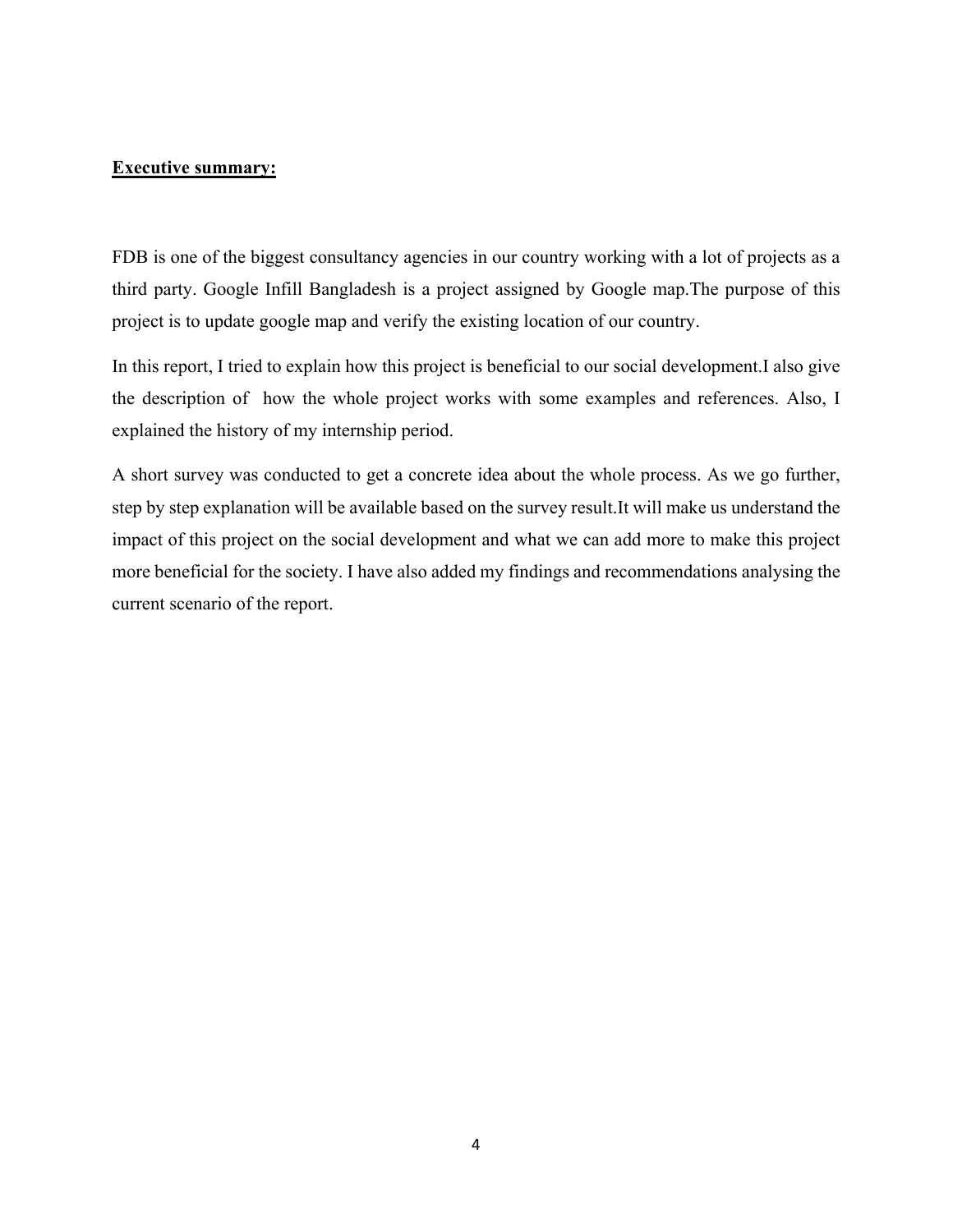# **Table of Contents**

An analysis on social development through Google Infill Project in Bangladesh.... Error! Bookmark not defined.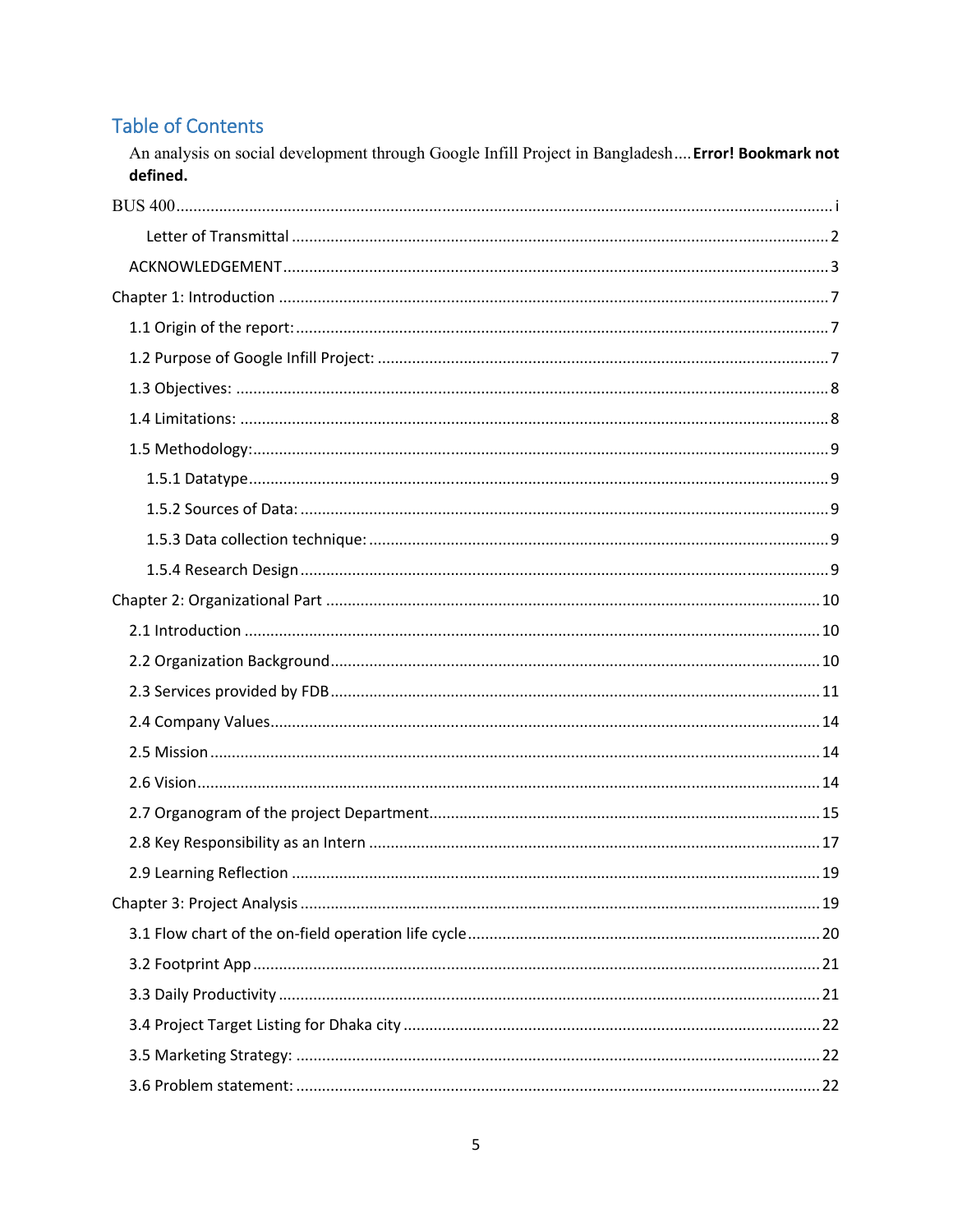| 3.7 New Service Development Process for Google Infill Project in Bangladesh23 |  |
|-------------------------------------------------------------------------------|--|
|                                                                               |  |
|                                                                               |  |
|                                                                               |  |
|                                                                               |  |
|                                                                               |  |
|                                                                               |  |
|                                                                               |  |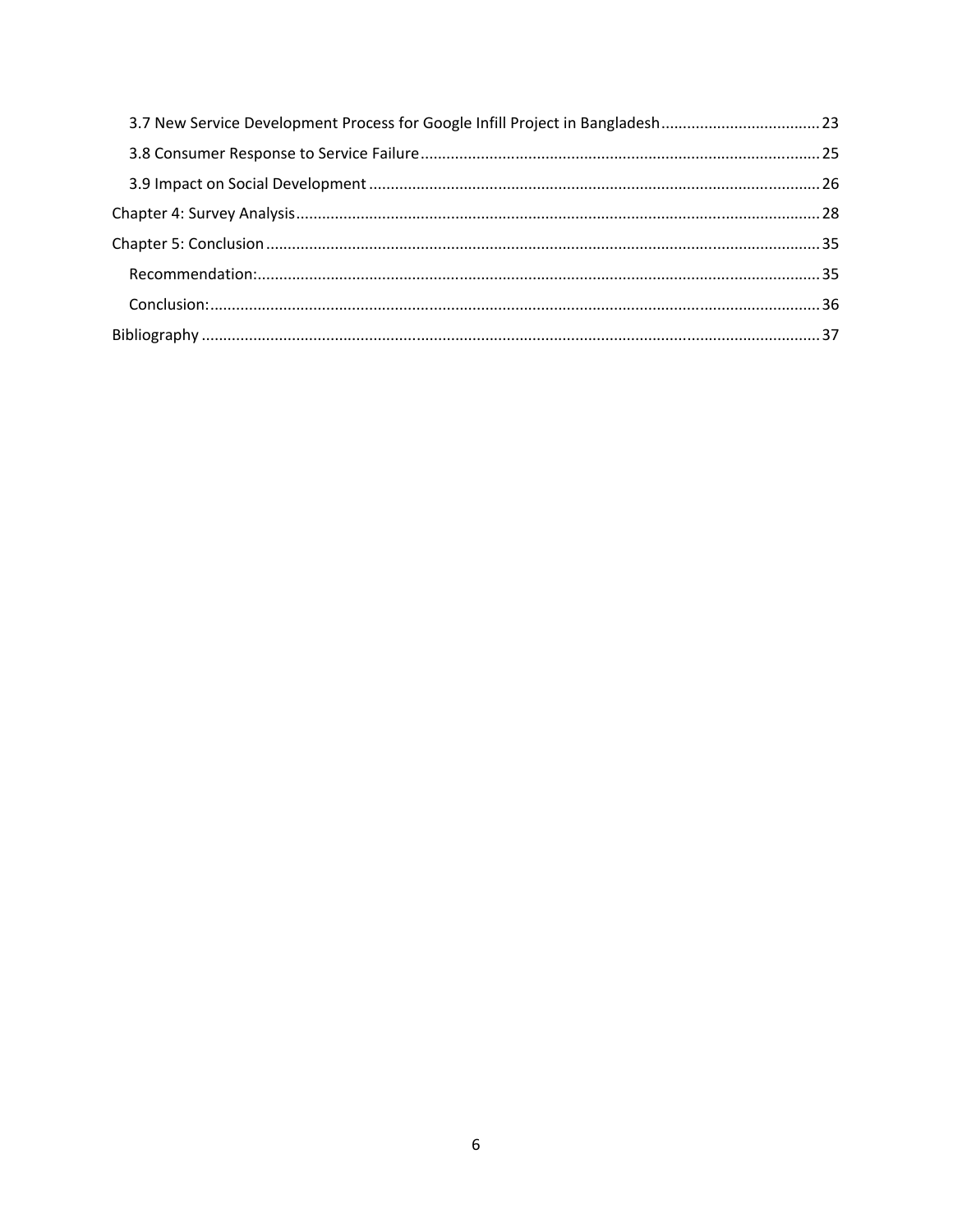### Chapter 1: Introduction

### 1.1 Origin of the report:

We recognize Google is running with specific components of our existence. In particular, Google infill tasks interact with Google map mapping. Previously, Google map handled mapping the place best. Afterward, they took the venture of infilling the statistics precisely with as a whole lot information as feasible so that it will affect people's social existence. Consequently, the target of my report is to have a look at the implementation of the complete project and its effect on social improvement.

#### 1.2 Purpose of Google Infill Project:

In 2014, Google with the help of generation brought Google avenue view in Bangladesh which becomes a clear up gradation of their existing Google map. Later on, they realized the significance of enterprise records which needs to be included together with the vicinity. As a result, Google infill undertaking commenced its adventure in the mid of this year. The cause of this task is to gather business facts in conjunction with all possible info on the industrial websites. This includes:

#### -**Business name**

To enlist the precise name of the enterprise/business enterprise, this assists us to pick out that particular commercial enterprise/ organization.

#### -**Location**

On this phase, we need to set a marker. at the same time as setting the marker, we make certain that the marker is given precisely within the center of the shape.

#### -**Category**

At the begining, we discover all the related classes of the business after which we add all of them to make it easier for the people to locate their vacation spot.

#### -**Contact details**

On this element, we acquire contact numbers of the commercial enterprise. In case, the company/ enterprise fails to offer the touch details they don't get eligible for the new list.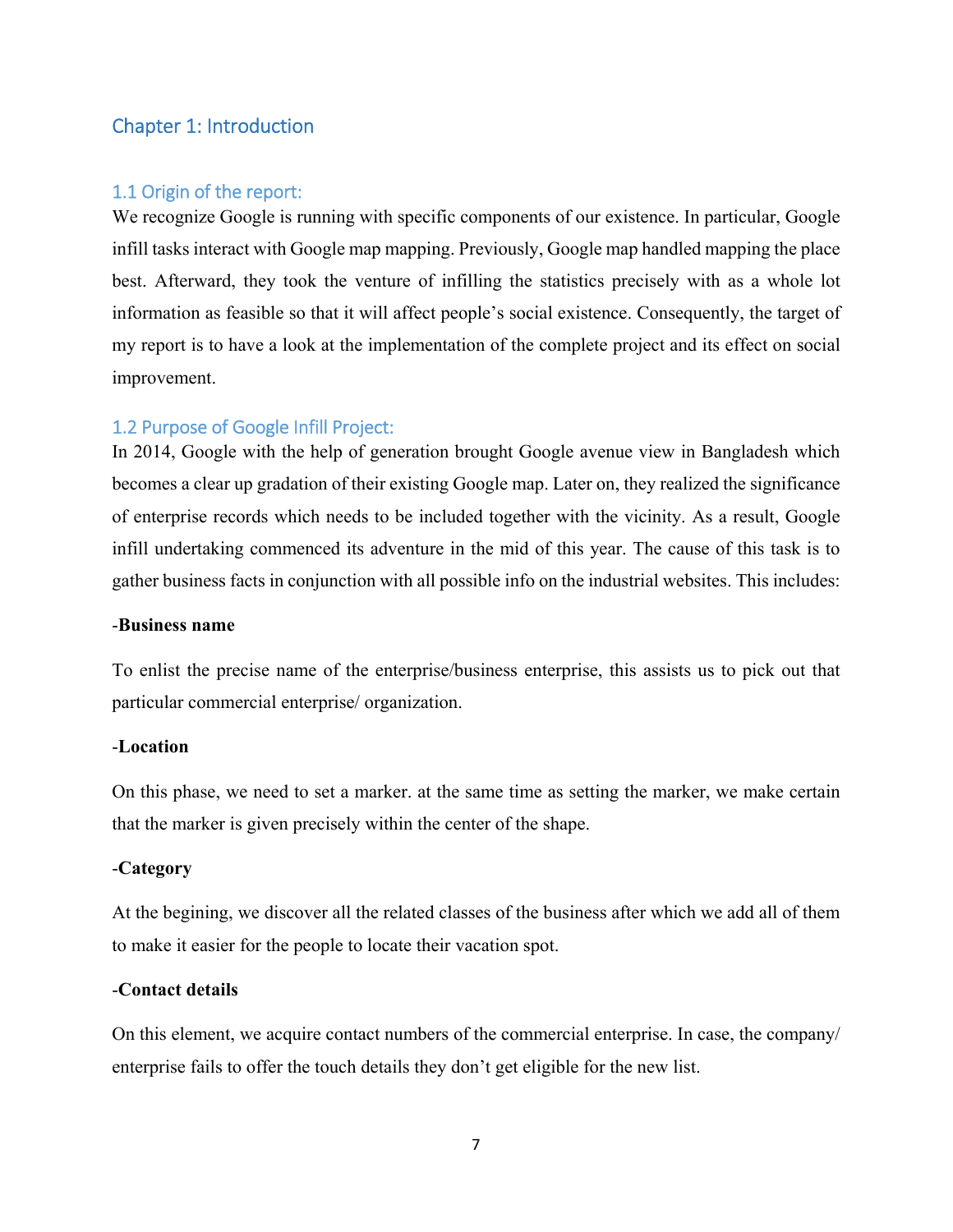#### -**Business hours**

Commercial enterprise hour includes commercial enterprise establishing and last time at the side of business final day or any optional statistics associated with this.

#### -**Taking pictures**

We gather images in six specific categories. Specifically: store the front, identity, Indoor, Menu, info and commercial enterprise card.

#### -**Website**

If the commercial enterprise has any internet site then our venture is to include that as well.

These are the stairs we observe in the course of a new list. Apart from that, we additionally do the verification. Verification serves the motive of checking the lifestyles of the commercial enterprise. To make sure the location enlisted in the map was accurate and statistics provided changed as appropriate. After passing those steps, the owner of the business may be given a verification code the use of which they may get the authority to personalize their enterprise records, in addition, to claim the originality in their lifestyles.

#### 1.3 Objectives:

The targets of the subject are to discover:

-The techniques Google Infill project is following for correct implementation.

-The struggles they may be going through while enforcing the techniques.

-How this project creates an effect on the general social development of the mass human beings.

### 1.4 Limitations:

Some of the main obstacles are stated underneath:

-most of the information on Google projects is personal. Consequently, I don't have the permission or authorization to use those.

-Secondary facts were now not to be had as consistent with the requirement. Consequently, I had to accumulate primary records which turned into a time-eating and tough nut to crack.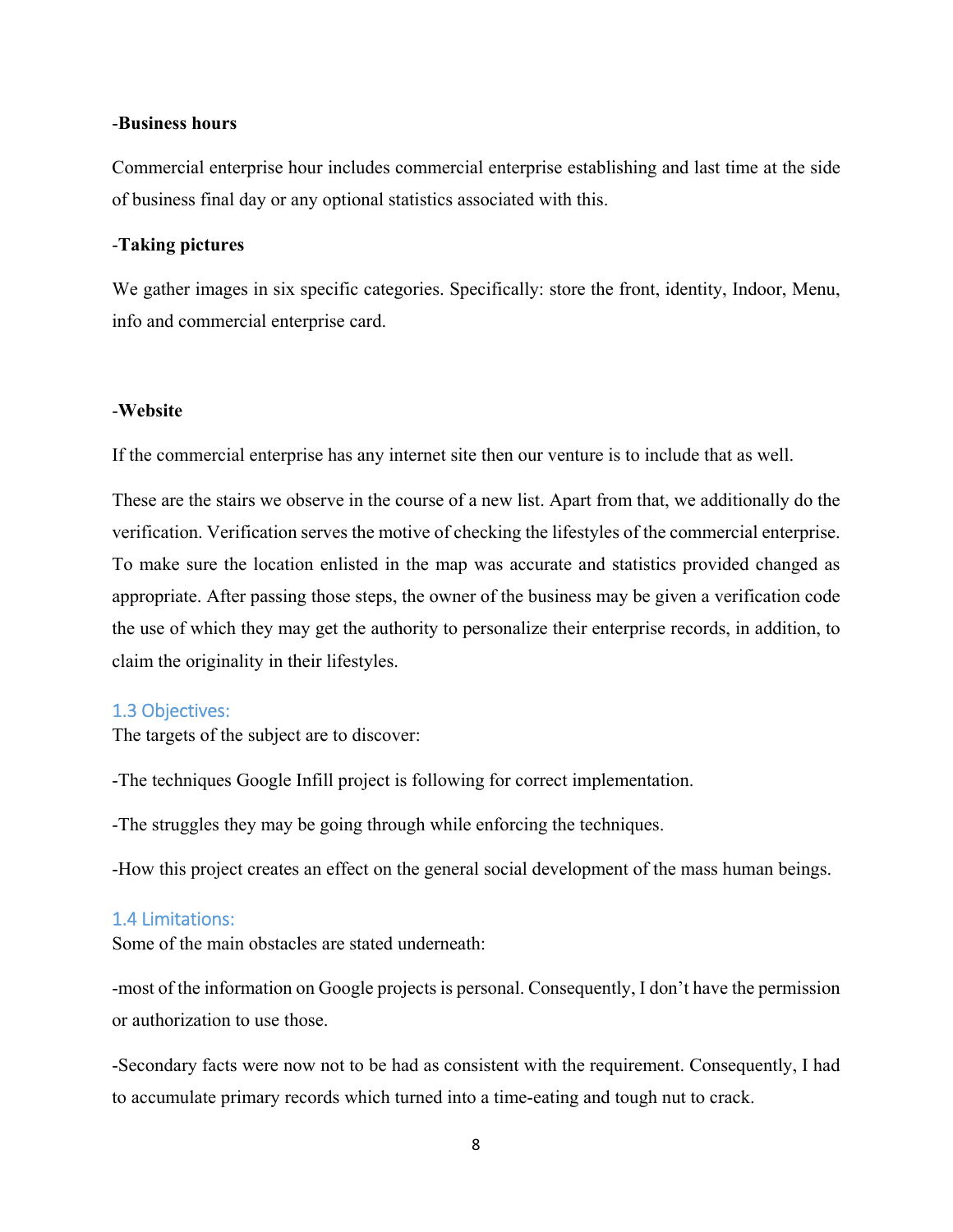### 1.5 Methodology:

#### 1.5.1 Datatype

Data used in this report are by and large number one. This is due to the fact, Google infill venture is a completely new venture of this kind released recently in our country. Thus, no existing articles or journals are available in the contemporary time.

## 1.5.2 Sources of Data:

### **Primary Source:**

Most of the statistics are accumulated directly from the legit supply and sensible enjoy.

#### **Secondary source:**

As a connection with a few data, secondary sources like journal articles are used.

### 1.5.3 Data collection technique: **Questionnaire:**

A based questionnaire was used to behavior the survey.

### **Online survey:**

Most of the cases, the respondents were given on-line survey hyperlink to participate in the survey. This approach turned into convenient for both interviewer and respondent

#### 1.5.4 Research Design

#### **Sample size**

There had been 60 respondents. The target market includes every factor of individuals who own a business/ organization. Therefore, it was now not continually easy to get right of entry to them as they stay busy in the course of top hours.

### **Sampling techniques**

Simple Random sampling techniques have been used because my goal became to accumulate records from them who already are taking the provider of Google map.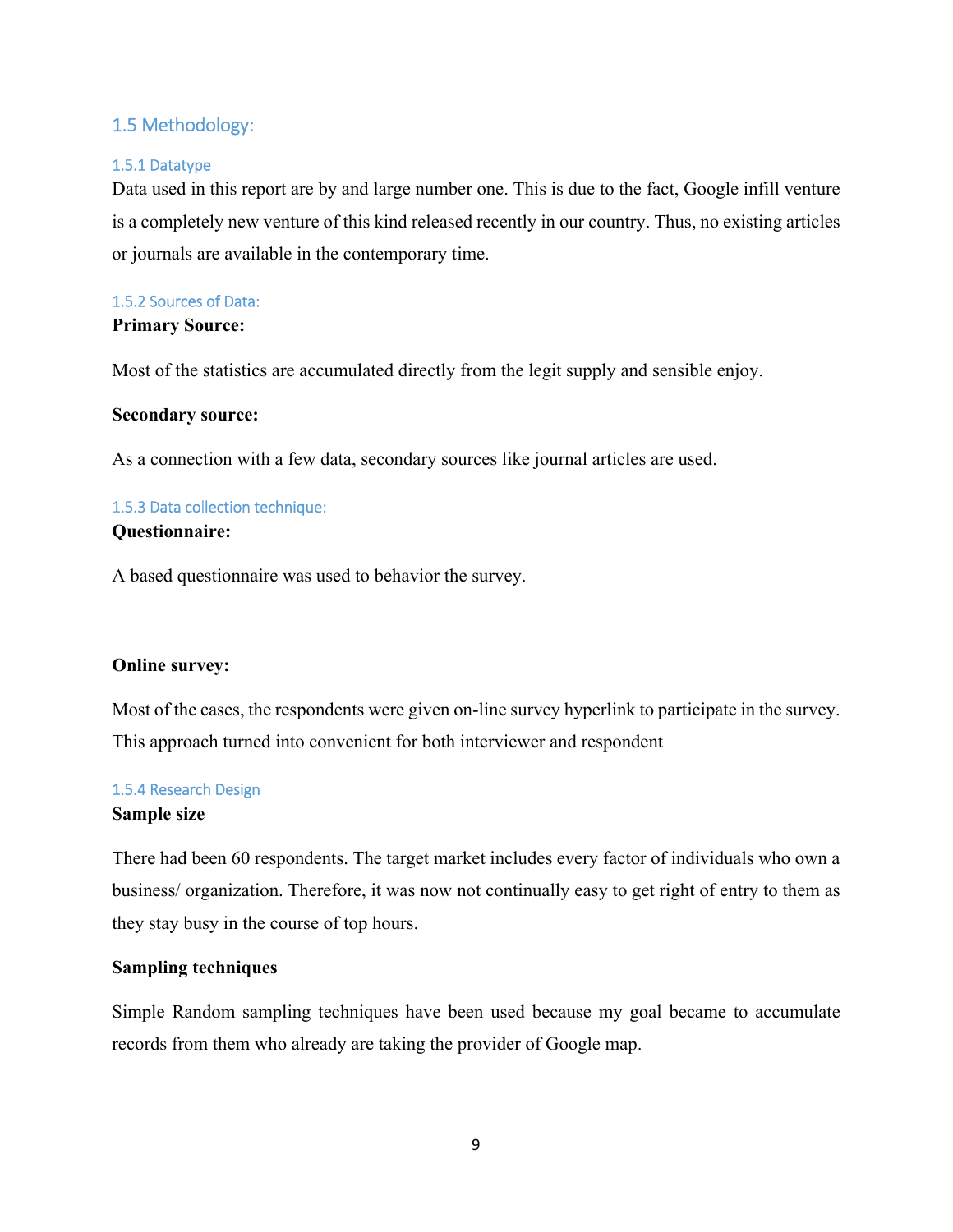### Chapter 2: Organizational Part

### 2.1 Introduction

People understand Google as a multinational era corporation who are specialized in presenting internet related products and services. Immediately or in a roundabout way people are getting all the necessary information and services from the field's most extreme legitimate brand. Moreover, Google is supplying a few tremendous facilities, as an example, advertising and marketing, search engine, business enterprise services, patron offerings, net-based services, software program, hardware and different offerings like Google API, Google Wallet, Google shopping specific, vehicle draw and so on. Google is updating its very own offerings so rapid that human being once in a while believing that without Google net is useless. In February 08, 2005 Google launched Google map which is known as one of the most hit net mapping carrier. Across the globe, it's offering satellite imagery, avenue maps, 360 degree panoramic view of road, actual time traffic situation and root planning for travelling individuals who uses foot, automobile, bicycle, and other public transportation for one location to another area. The Google Infill undertaking is strolling below the business procedure Outsourcing in Bangladesh. Frontdesk Bangladesh has a contract with the massive company Google for finishing this mission successfully in Bangladesh. World's well-known multinational IT enterprise Cognizant is helping with IT support to face this challenge. Both Google and Cognizant are certifying that Frontdesk Bangladesh has been legal to gather enterprise information within the city of Bangladesh.

#### 2.2 Organization Background

The Frontdesk Bangladesh (FDB) is a complete management consultancy firm. The firm promised to offer comprehensive human useful resource answers and carrier countrywide. The company is always prepared to deliver consistent service responding to customer demand and beyond.

FDB advise, plan and execute an extensive variety of counseling and outsourcing arrangements that empowers customers to develop ability to drive hierarchical and individual execution and in addition development. FDB also help at all ranges of your organization to secure boom, profitability, and performance. Moreover, assist you to manage your personnel at every step of the employment existence cycle for better business consequences. From skills evaluation, management assessment, performance and repayment control to workforce making plans, we aid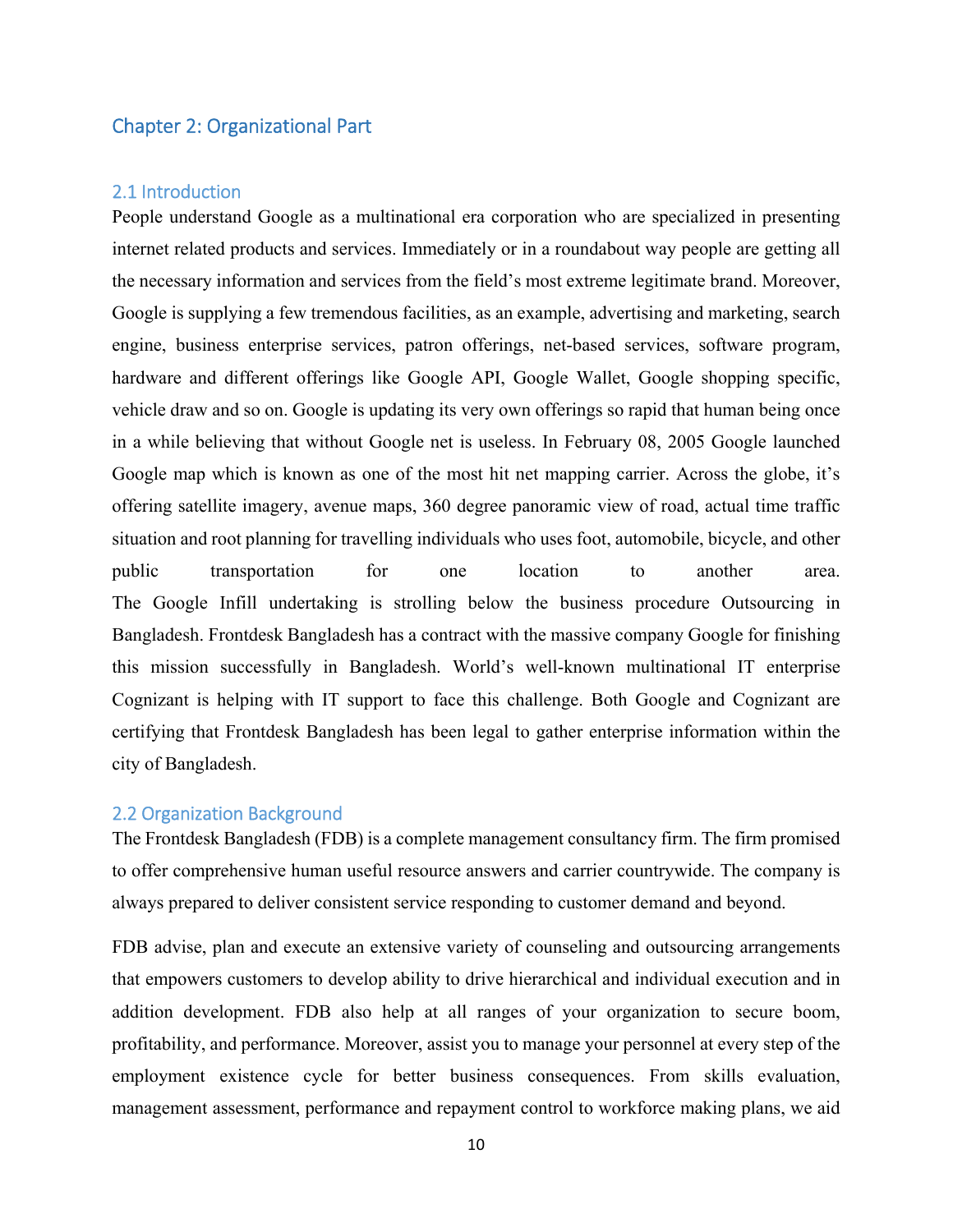your HR approach. we have packages and equipment that pick out, interact, praise, develop and inspire your humans to paintings to their highest potential. collectively, we make sure your commercial enterprise is in excellent hands, now and in the destiny.

### 2.3 Services provided by FDB

Here are some services that are provided by FDB:

### **Professional placement**

Now-a-days every firm wants to hire talented and experieced employees but all their effort turn into failure when they ended up hiring an unprofessional or inexperienced individual. (professional-placement, 2016) FDB is the leader in professional placement comprises of highly qualified recruiters.

#### **Industry experience**

- > FMCG
- $\triangleright$  RMG & Textile
- $\triangleright$  Chemicals
- $\triangleright$  Oil & Gas
- > IT & Software
- $\triangleright$  Heavy Industry– Steel & Fertilizer

#### **Business Process Outsourcing (BPO)**

Outsourcing can play a crucial function in growing a countries structure particularly for a developing country like Bangladesh. Professional human resources are the key factors for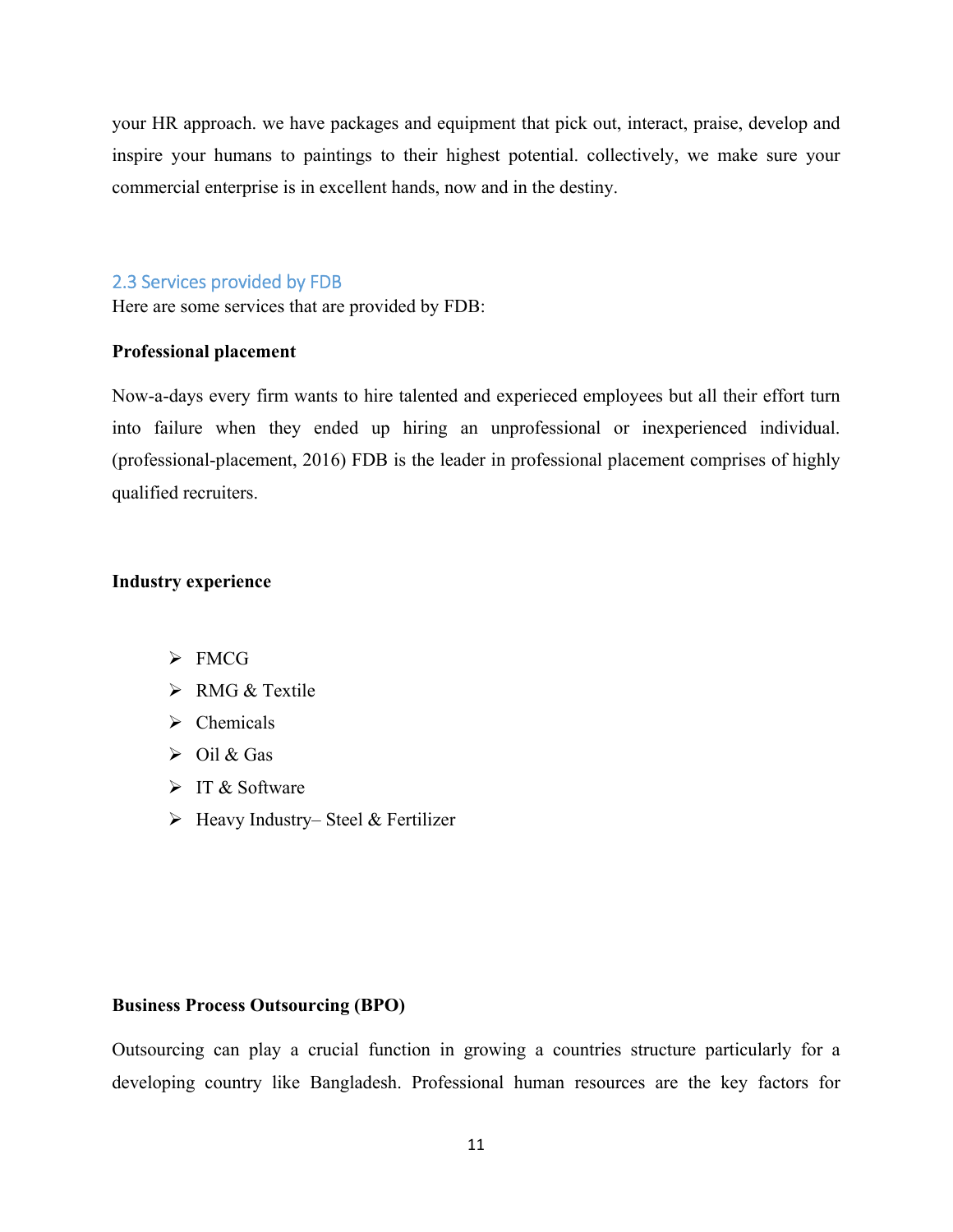practicing outsourcing. Finding out proper skilled employee is very complex as well as highpriced. FDB is usually being with you and believes that (business-process-outsourcing-bpo, 2016) "let us to handle the complexity of human resources of your company". Google Infill Bangladesh is a kind of BPO carrier that is supplied by using Frontdesk Bangladesh.

#### **Professional Employer Organization (PEO)**

If you want day-to-day hold the control over the way you manipulate your employees, a preferred expert enterprise employer like FDB handles the HR control and advantages management, along with:

offer expert recommendation from a relied on HR enterprise associate who's devoted every day assisting your business enterprise proactively manipulate your personnel and make the right business selections about blessings. Front desk Bangladesh blanketed that, (professionalemployer-organization-peo, 2016) "FDB gives integrated services every day correctly manage critical human aid responsibilities and business enterprise dangers for daily. A PEO gives you those services by way of organizing and preserving a company dating with the personnel at the purchaser's worksite and by using contractually assuming certain company rights, obligations, and risk".

### **Strategic HR Consulting**

#### **Strategic Compensation and Reward Planning**

- **Exercise Survey** Repayment Survey
- Advantage management Plan
- □ Activity evaluation and Grad structure
- **Norker Opinion Survey**

### **Compliance & Policies**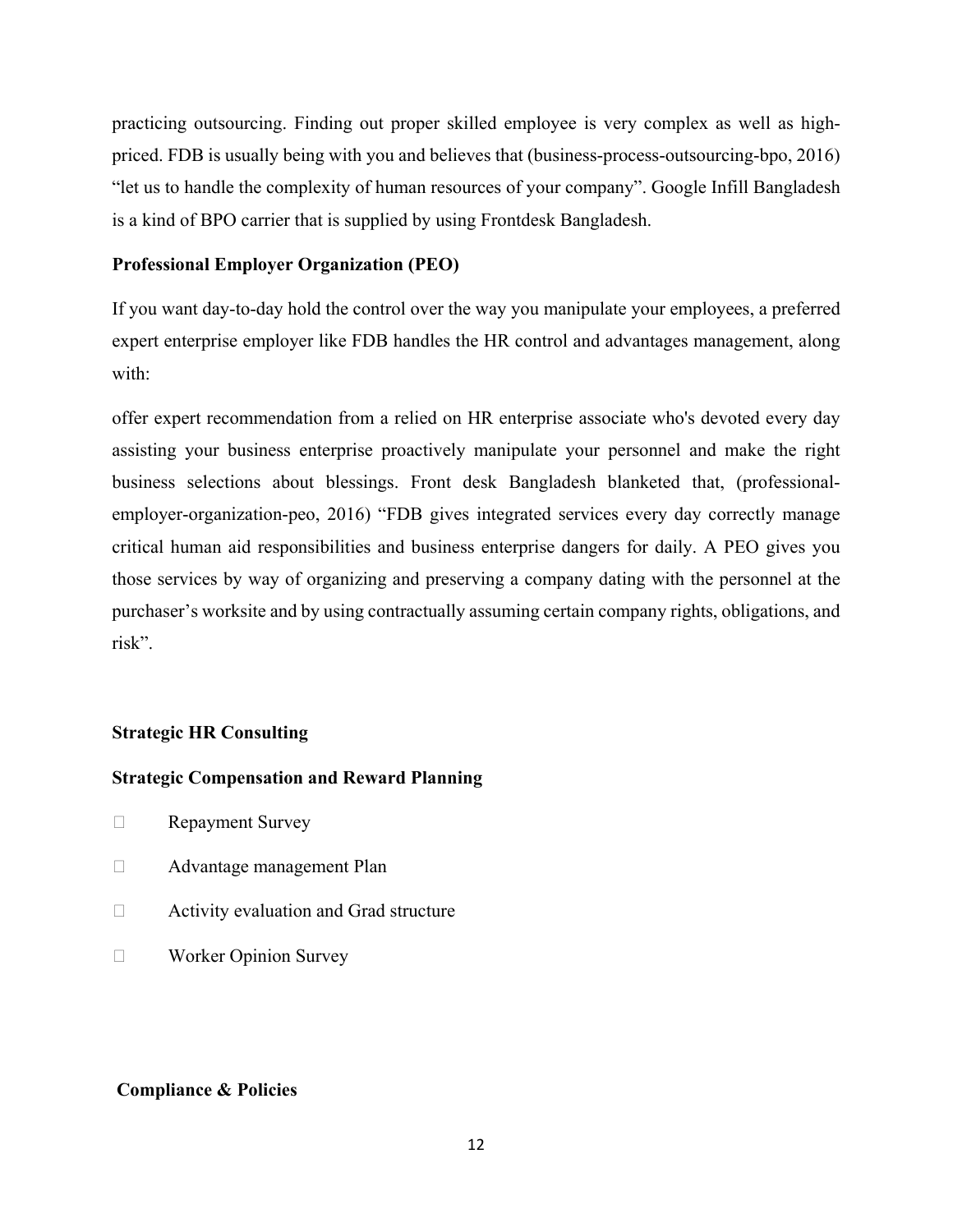- $\Box$  HR manual.
- □ Labor regulation Compliance legal services.
- $\Box$  Job Evaluation and Grad structure
- **Employee Opinion Survey**

#### **HR Admin Support**

- □ Back office Management for Small Size Companies
- □ Employee Record File & Service Book Management

#### **Learning Interventions**

FDB believes that their top function is to become aware of customer's wishes, as well as broaden an action plan and facilitate the trade to decorate the achievement of your organization. They also claimed that (learning-interventions, 2018)their control, humanitarian aid, and education services are designed to enhance productivity, performance and verbal exchange and worker morale.

They divided the training and development into some sub-sector:

- $\triangleright$  Functional Training
- $\triangleright$  Team Building Training
- $\triangleright$  Soft Skill Development Training
- $\triangleright$  Leadership Training

#### **Knowledge Process Outsourcing (KPO)**

(knowledge-process-outsourcing-kpo)"Concept of KPO is a new idea in Bangladesh and FDB is actively working with local and international customers". FDB is usually ready to provide proper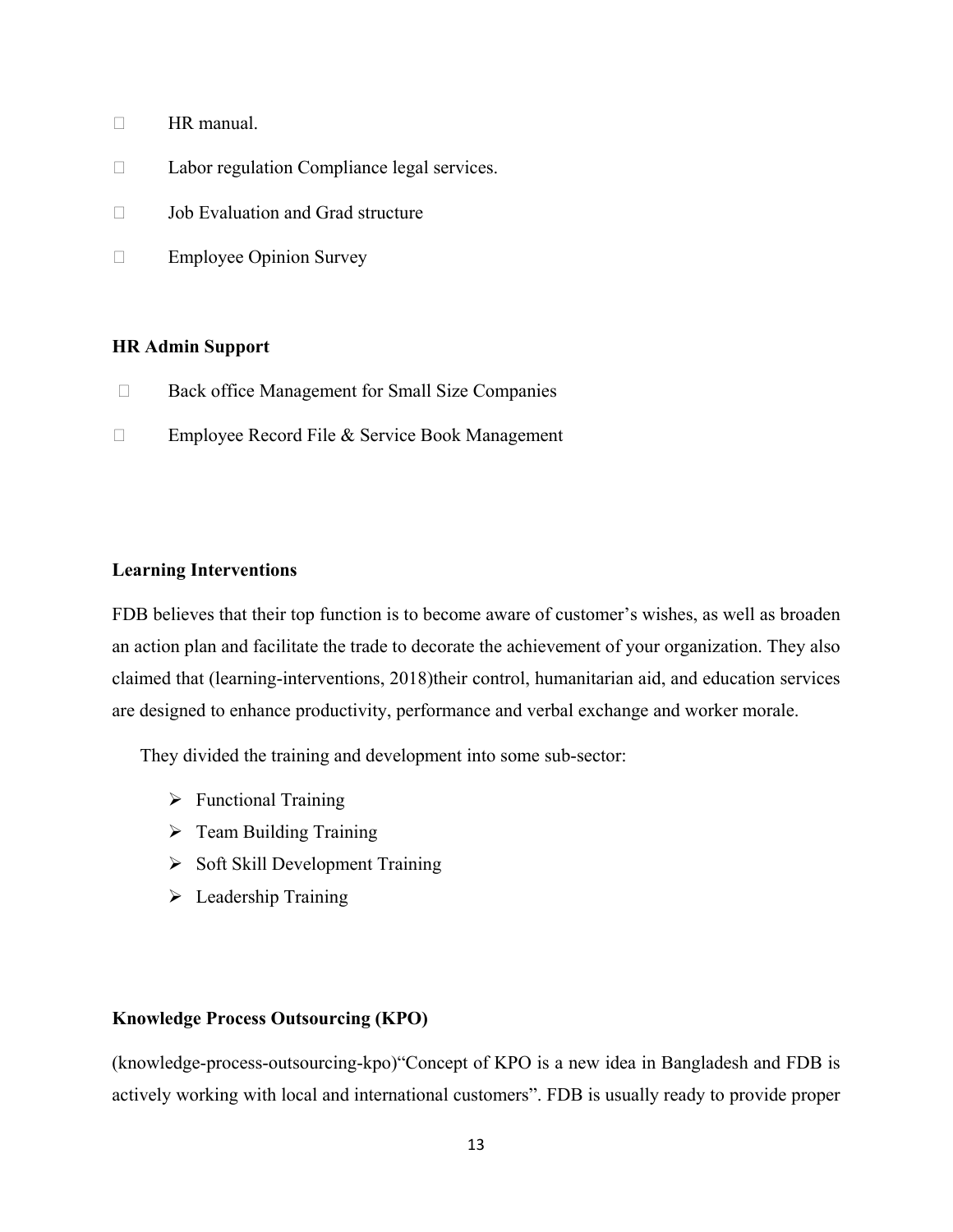services and answers for the organizations to gain their commercial enterprise purpose. They're capable to increase your productiveness, in addition, to help to boost up new innovation that facilitates to convey your employer as a new dimension.

Frontdesk Bangladesh is also offering a listing of the task provide for the vacancies of their very own website. In order to ensure that people can easily see all the information that are provided and drop their CV there simply by clicking.

### 2.4 Company Values

- □ Respect
- $\Box$  Leadership with integrity
- $\Box$  Dedication
- $\Box$  Team work & determination.

### 2.5 Mission

The mission of FDB is to be the quality service leader of comprehensive human resource solutions.

### 2.6 Vision

Become the Human Resources Solution providers for clients and associates based on three key principles.

- 1. Professional Placement: Match qualified professionals with quality companies
- 2. Temporary Staffing (HR BPO): Provide Labor Law compliant services to clients by matching right skill set with interiority and value
- 3. Professional Employer Organization (PEO): Become a dedicated HR management and benefits administration partner to our clients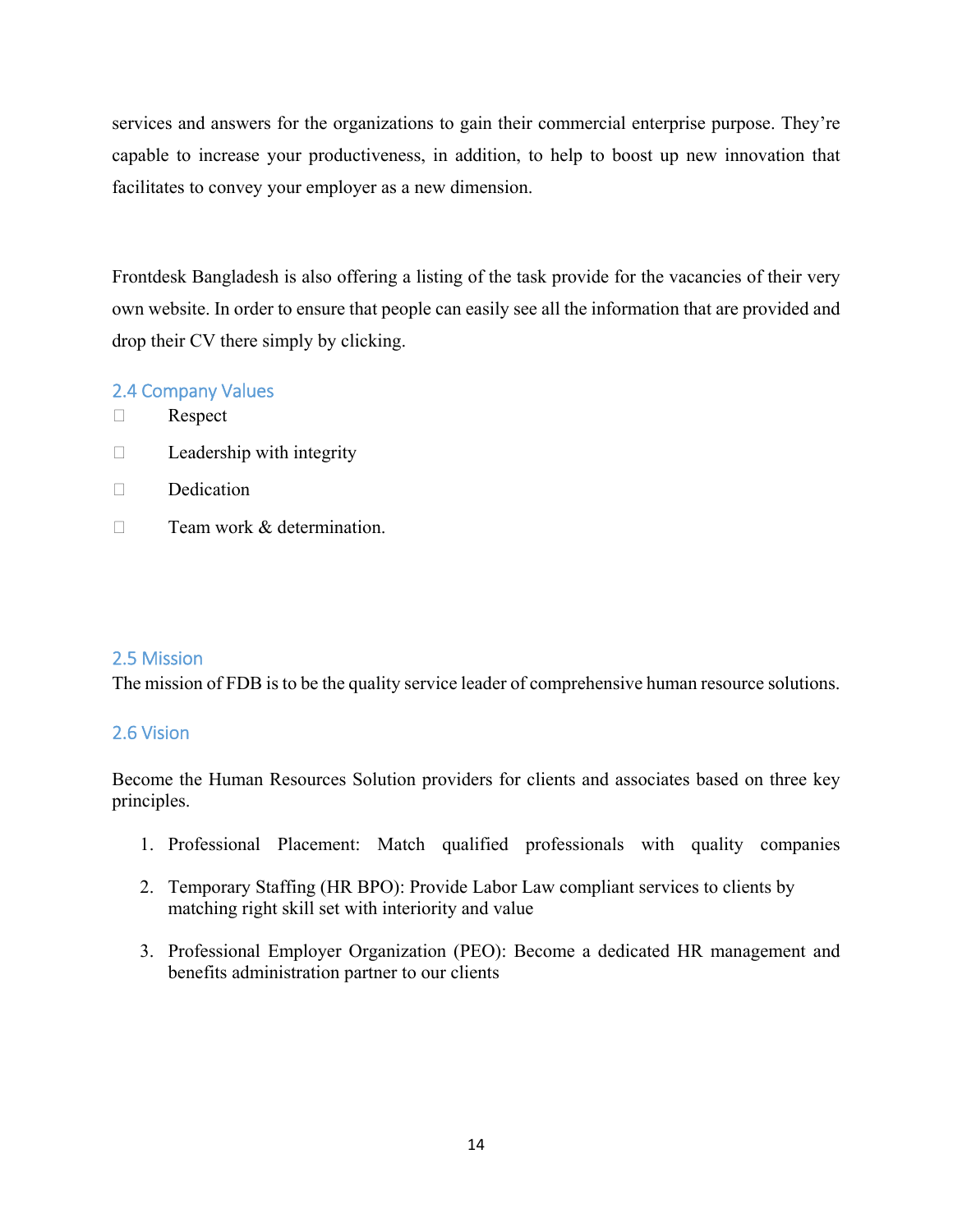# 2.7 Organogram of the project Department



### **Project Manager**

An assignment supervisor is an individual liable for carrying out the undertaking goals. For Google Infill mission in Bangladesh, project managers have the obligation of the planning, procurement, and execution of an assignment. Key obligations:

•Developing task plan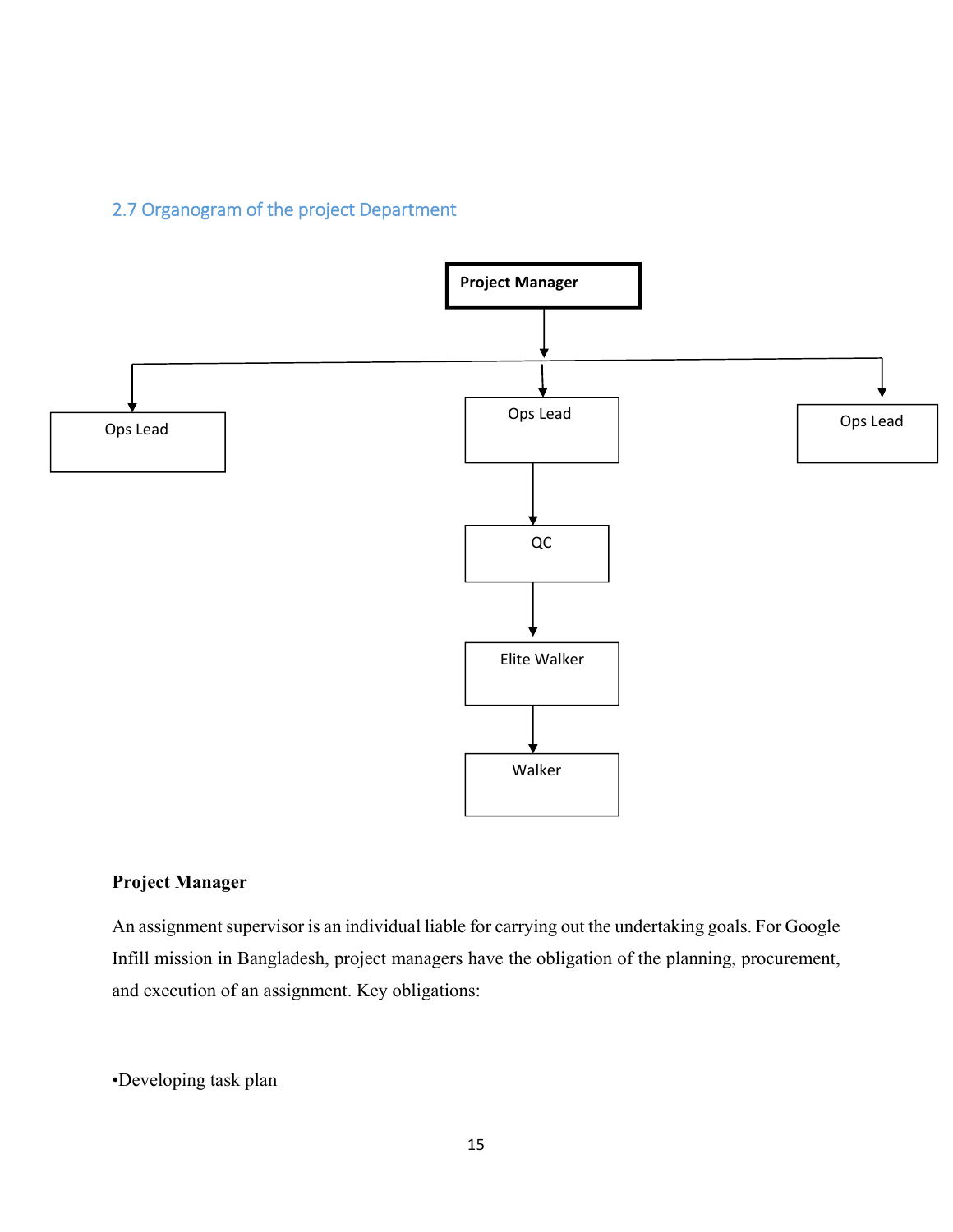- •Coping with conversation
- •Dealing with the venture team
- •Dealing with mission hazard
- •Managing mission timetable
- Managing with project finances
- Managing with undertaking warfare
- Managing with mission shipping

#### **Ops Lead**

An operations supervisor performs a senior position which includes overseeing the production of products and/or provision of services. Operations manager's process is to make sure that an enterprise is running as properly as it probably can, with a smooth efficient service that meets the expectations and needs of customers and clients. In this task, Ops lead to cope with every aspect of the task and have to submit a daily report of the assignment overall performance to the task manager as well as to the country manager.

#### **Walker QC**

In simple word quality, controls' obligation is to test the walker's listing and ship report to ops lead. Not handiest that if quality controls observed any mistakes, they are ready to remedy it. They have to make certain that 99% facts are correct. They need to:

- •Visit stores for which listings are accumulated
- Check for coverage and correctness of listings collected
- •Validates every attribute collected by means of the walker
- •Provide remarks to Ops lead/meta quality control to approve/reject the batch of listings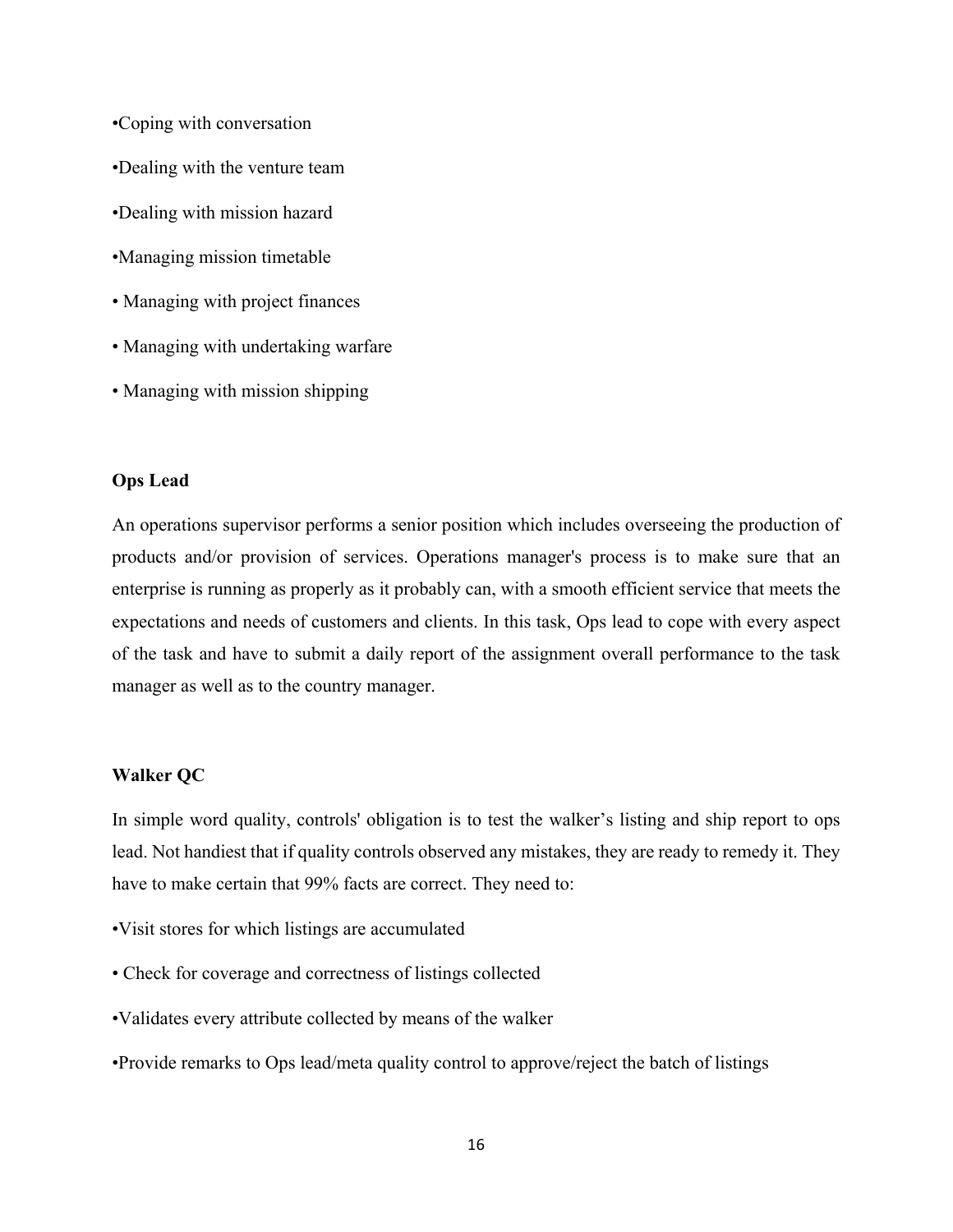#### **Elite Walker**

Elite Walker does the identical work as ordinary walker does but moreover they are appointed as team chief. They need to preserve group productivity as well as fixing others walker's troubles in the event that they have. Elite walker has to post an everyday document to the ops lead. And in the event that they have confronted any problem, they've to inform ops lead as an emergency foundation.

#### **Walker**

Walker is the person who collects records from the enterprise center or from the sphere. all the assignment fulfillment depend on the accuracy of walker due to the fact if the walker executed errors, again and again, it honestly creates a huge trouble for the quality control and Ops result in hold the everyday pastime. This Google Infill project began in Dhaka and later on others district will be covered. So, right here they divided Dhaka into two parts, south and north. 24 walker's works for north and forty-eight walkers work for the south.

#### **Roles of Walker**

- •Visit shops, places of work or any business associated entity.
- •Collect enterprise facts
- Add information gathered
- •Day by day reporting to Ops lead

#### 2.8 Key Responsibility as an Intern

As an Intern, I took responsibilities of a walker and later in line with performance had been promoted as an elite walker. I ought to cope with various tasks on daily basis. This includes: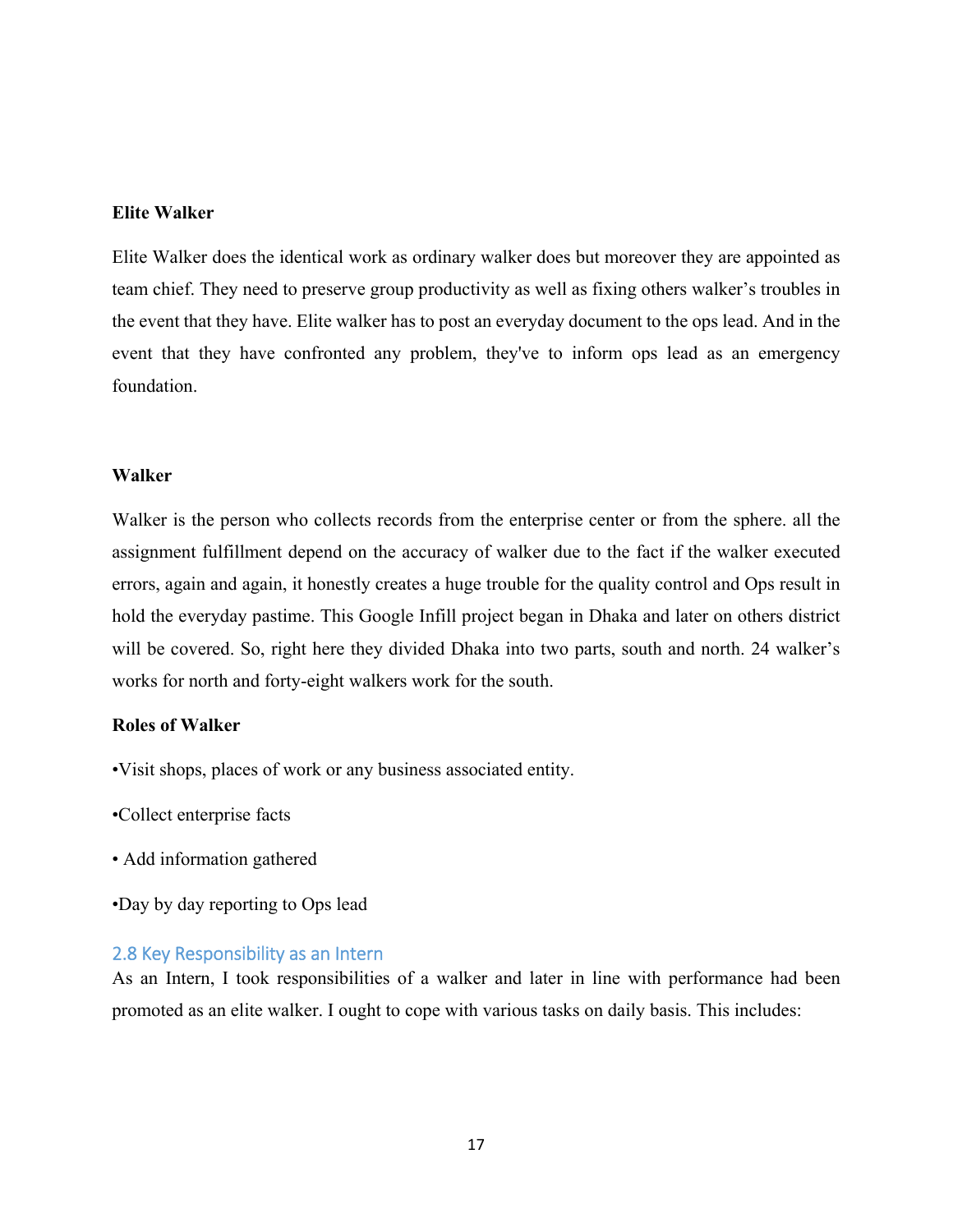#### **Collect business information**

My primary job is to gather information from the business center and store. I need to acquire 50 lists every day. This consists of a few primary statistics which are required to feature them as the new listing.

### **Verification**

Those shops or commercial enterprise facilities that already exist in Google map, my task is to confirm them with the aid of observing their proper call, place, contact quantity and other information they already provided. I must send them "verification code" by Google verifier apps so that they have the strength to customize their very own business.

#### **Attributes that needs to be checked**

I must accumulate all statistics that are important for Google map which include including business call, location placing, touch information, category and web websites, commercial enterprise hours.

### **Trained Fresher's**

Now and again individuals are selected as new walkers. So that they want to gain knowledge of up and these humans are dispatched to me for a three-4 days schooling .so that they may be acquainted with the corporate policies and policies.

#### **Team leader**

There are six walkers in my team. I ought to hold team productiveness in addition to keep the complete team. Keeping productiveness is plenty greater tough due to the fact you cannot show the same performance every day, problems can take place. So right here, as a group leader, I need to distribute the paintings the various group participants to keeping healthful productivity.

### **Helping Walkers**

If walkers face any kinds of problems, they may be requested to percentage their problem as soon as feasible due to the fact as an elite walker it's my obligation to resolve others walkers trouble.

18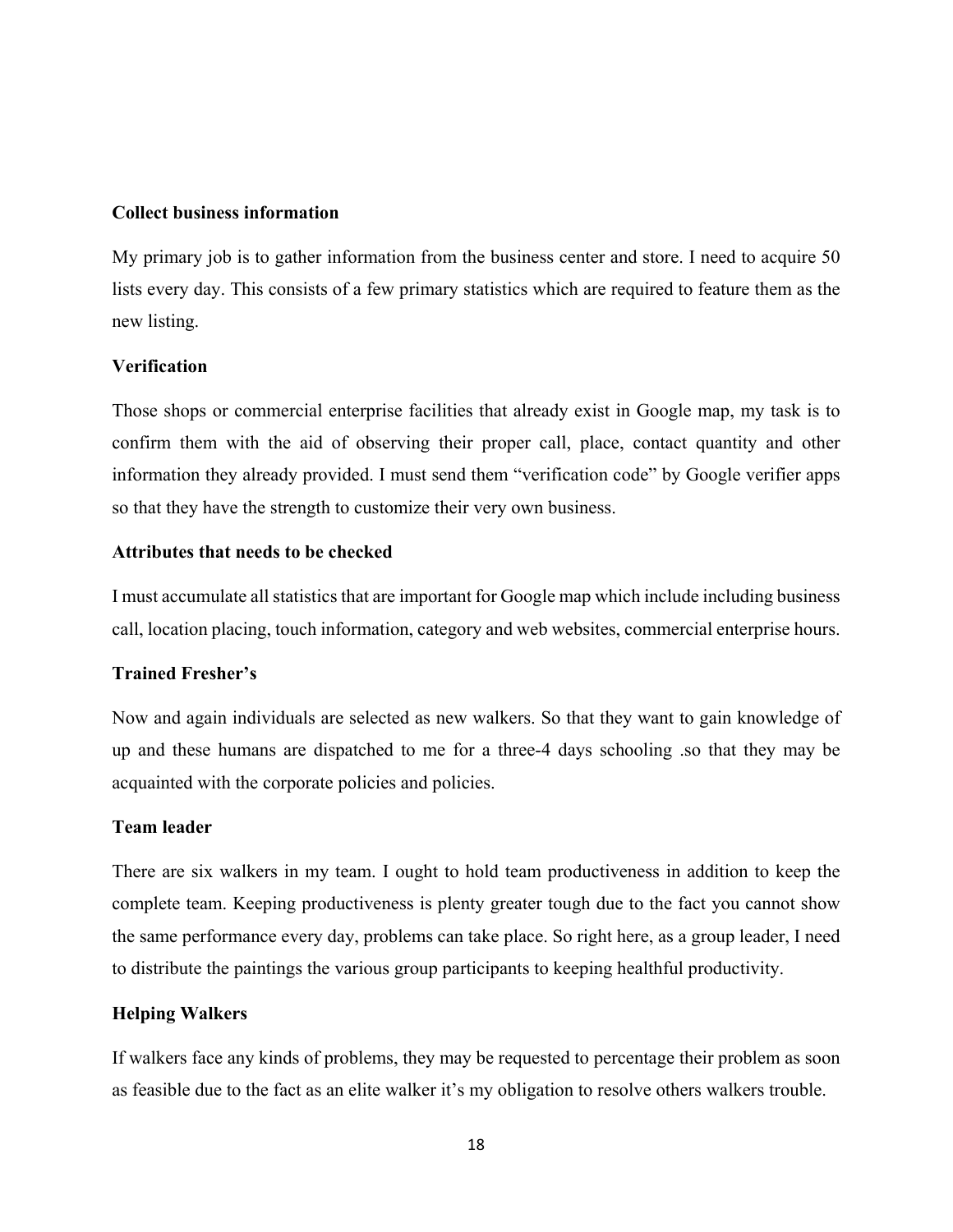### **Communicating with Ops Lead**

Preparation comes from ops lead. So for every trouble, I must connect and communicate with the ops lead. As an example, I ought to ship organization replaces the ops lead each day.

### 2.9 Learning Reflection

I had to acquire 50 listings every day which turned into a hard venture for me at the beginning. However, with the passage of time, I found out the proper allocation of time and the importance of punctuality to complete my assigned undertaking. Genuinely, this could create a fee to my life. Additionally, I needed to lead a small crew of 6 humans which expanded my leadership talent and handling capability.

on the grounds that, my key duty changed into to enlist new companies records consequently my convincing electricity began to grow and working them have become simpler for me as I discovered some hints and hints of dealing clients.

Chapter 3: Project Analysis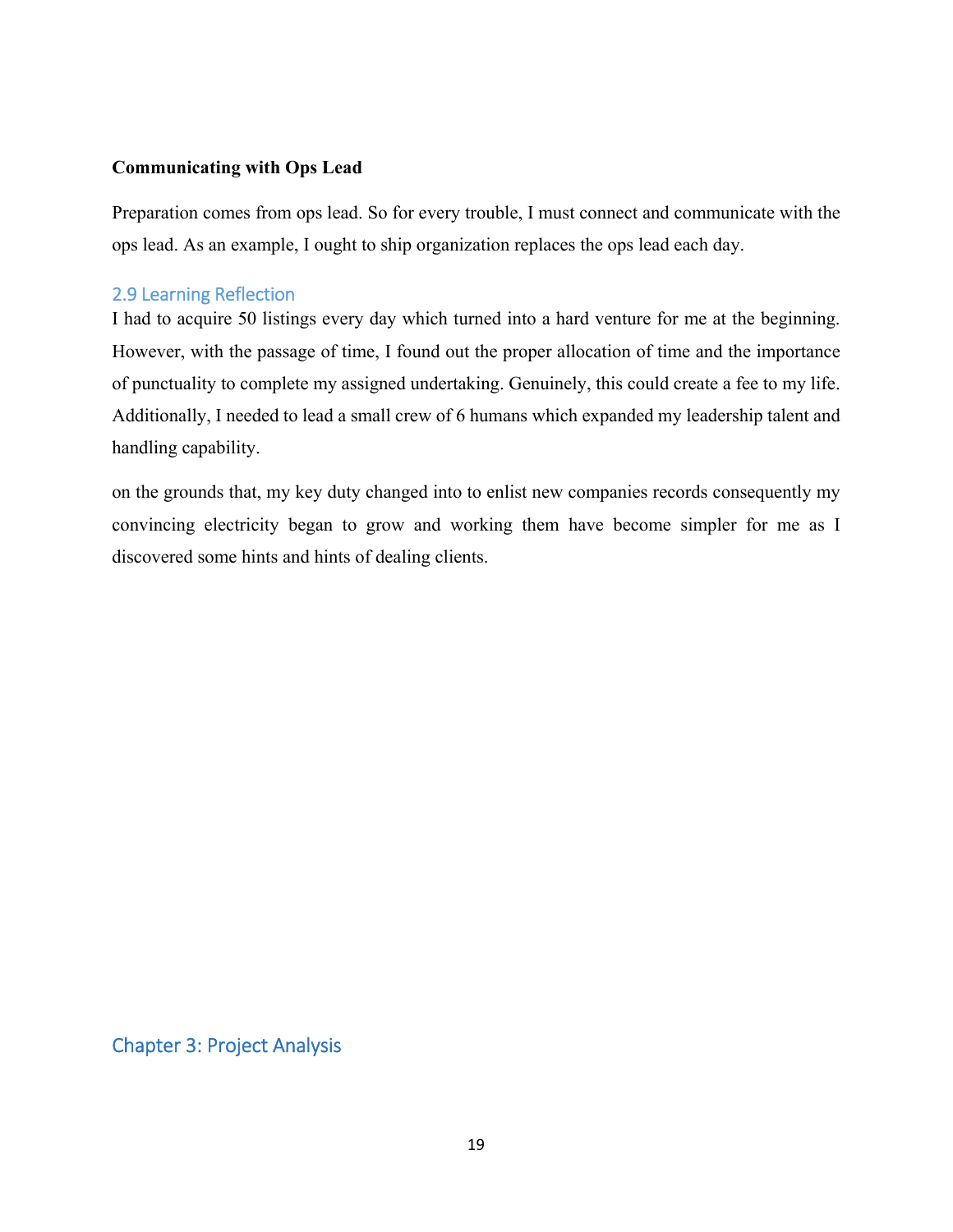### 3.1 Flow chart of the on‐field operation life cycle

This flow chart shows the field work that is needed to complete the project.

### **Flowchart of the on-field operation life cycle**

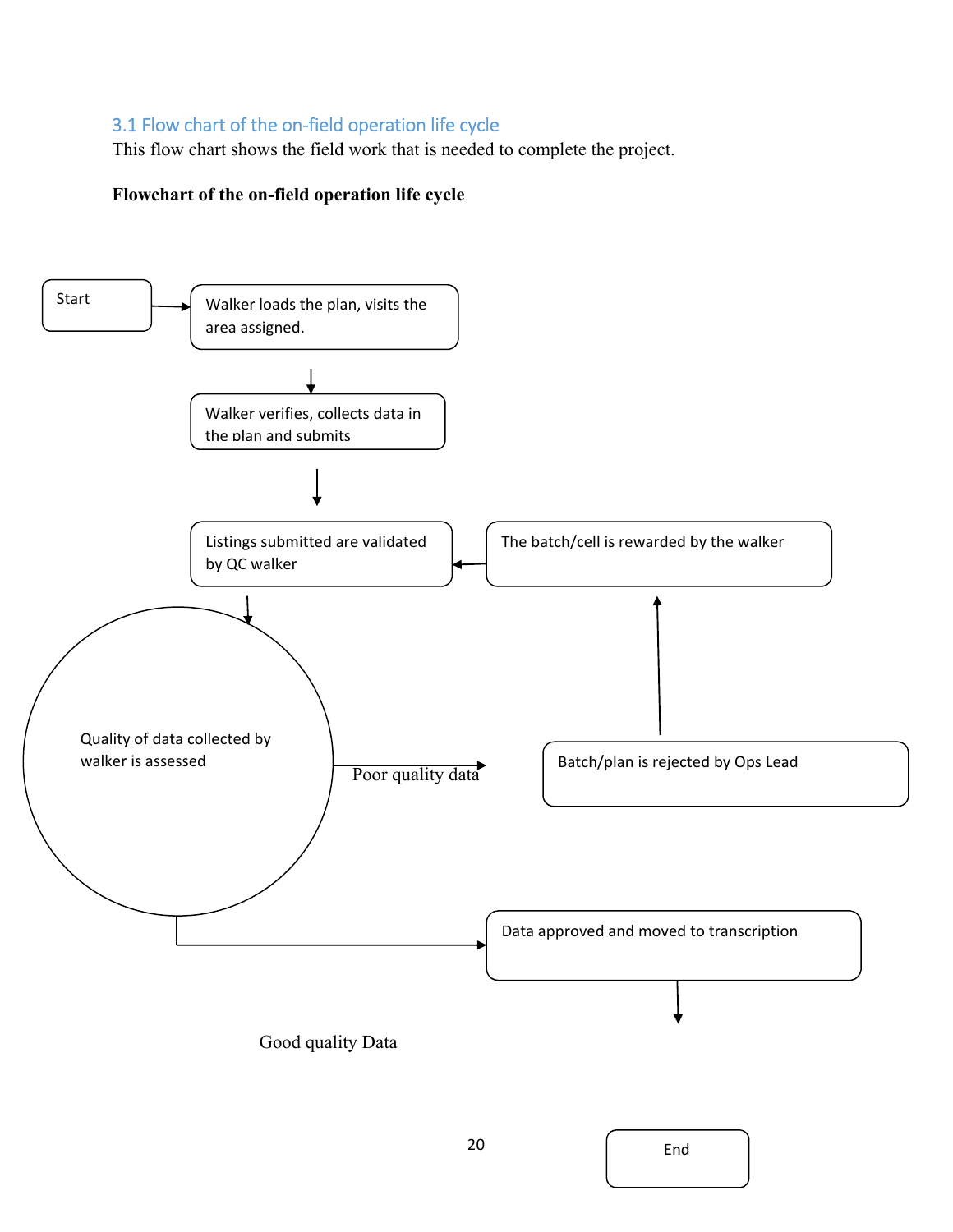In the beginning, a plan call is assigned for the walker by way of the Ops lead. Walker needs to fetch the plan. While Walker load the plan generally the software program shows each map as well as satellite views for higher knowledge. Walker desires to go to the assigned place. Then they can acquire the business facts and also verifies the existing listing. Whilst walker submitted their list and completed the plan, QC is ready to assess the records this is gathered with the aid of the walker and send the report to the ops lead. If they located bad first-rate statistics the plan/ batch is rejected by way of ops lead and the batch/mobile is transformed through the walker and once more quality controls take a look at the records after finishing the plan. However, if the walker generates good satisfactory data, then the information accredited and moved to transcription.

### 3.2 Footprint App



### 3.3 Daily Productivity

The walker needs to make sure each day productiveness of fifty lists and they should comply with a ratio of 3:1 that's way if walkers collect 3 new lists they need to accumulate one verification. So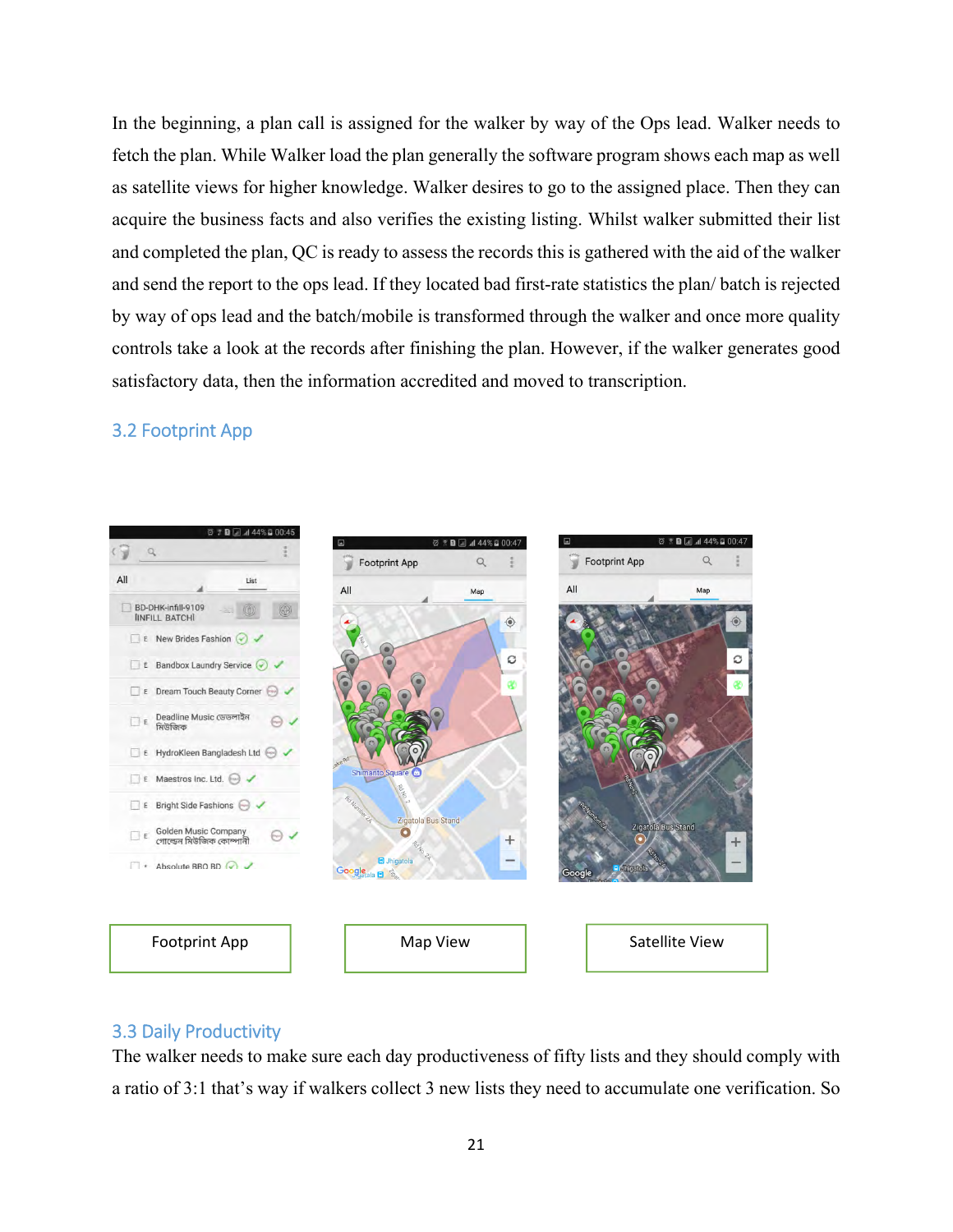consistent with accumulate 50 listing they ought to collect 35 new list and 15verification for keeping day by day productiveness.

### 3.4 Project Target Listing for Dhaka city

Consistent with the contact they must acquire an expected  $350,000$  list  $(250,000$  new lists + 100,000 verification) best for Dhaka city. Whilst they will cover Dhaka town well then they're beginning the same assignment in every other metropolis in Bangladesh.

# 3.5 Marketing Strategy:

### **Geographical Segmentation**

Google Infill Bangladesh covers the target phase market in step with Geographical segmentation. They started out their project in Dhaka due to the fact it's miles the capital of Bangladesh.later they have a plan to cover different large towns like Chittagong, Khulna Rajshahi, and others.

### 3.6 Problem statement:

Google Infill undertaking even as enforcing their techniques is going through several styles of problems. First of all, decision making electricity that's centrally controlled by the higher government of India. Because of this, from time to time the complete procedure float receives interrupted and slower than ordinary.

Each walker needs to paintings on the idea of the polygon. A polygon means an area which can be similarly divided into sub areas. For instance, Mirpur is a polygon in which Pallabi, DOHS are sub regions which might be also referred to a plan.

For the duration of operating for any plan or sub place; Walker needs to face some problems which include visitors, distance and so on. These limitations make the task more difficult and time eating for the walker to finish.

Every other mentionable impediment is to address the customers of the domestically restricted region. As an example: Bihari camp where we can't get access to collect information according to our preference. We have to deal with many difficulties while entering and collecting data's from them. High security area like cantonment area can be another example of this type. This is because, we are not allowed to take any picture or use any modern device without their permission.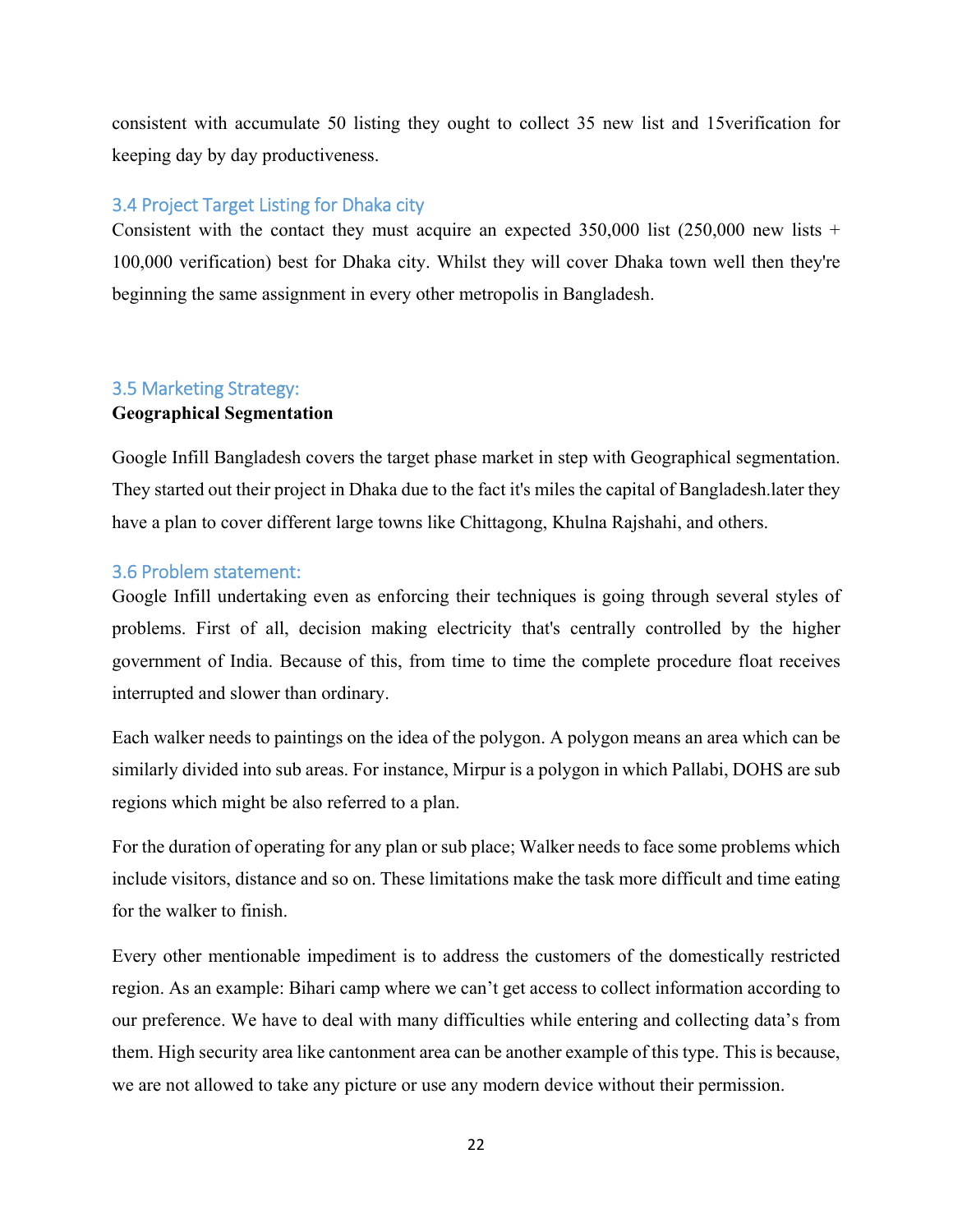While a walker finish lists their plan they want to inform their ops lead about it and look forward to a new plan to work with. However, ops lead doesn't have the authority to offer new plan instantly. They need to talk with better authorities of India and gather new plan which makes the system slower and less green for all of the events.

### 3.7 New Service Development Process for Google Infill Project in Bangladesh

For developing Google Infill project in Bangladesh I am considering the entire procedure in elements. One is front cease planning and different is implementation.

### **Front End Planning**

Front-end planning (FEP) is an essential and valuable process that helps identify. It also referred to as pre-project planning (PPP)

### **Business Strategy Development**

At this part challenge name and details are brought. A formal board evaluates for clearance is wanted for further instruction.

### **New service Strategy Development**

New carrier method development is crucial to becoming aware of whether the brand new provider is contradictory or complementary to Google Infill challenge's vision. Crucial Attributes need to be disclosed here. For instance:

- ‐ Team
- ‐ Cost
- ‐ Time

### **Idea Generation**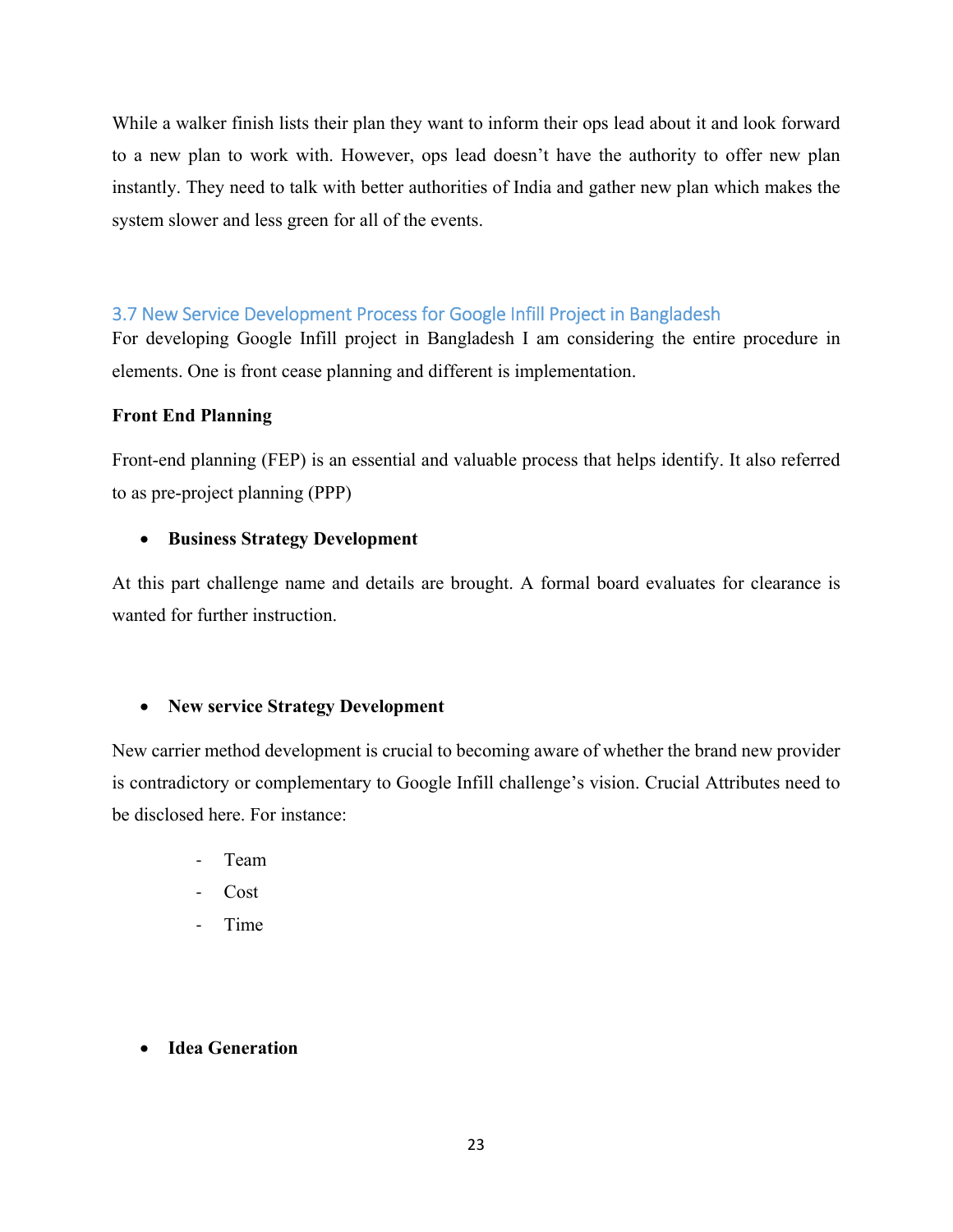An important meeting is wanted to broaden the concept as well as sharing new development thoughts in order that best concept are chosen.

### **Concept Development and Evaluation**

On this component, Authority decided their targets and their mission final results goal. For Google Infill Bangladesh undertaking number one target turned into determined to collect 350000 lists in Dhaka city (250000new listing + 100,000 verification).

### **Business Analysis**

On this part mission feasibility analysis is used to assess the strengths and weaknesses of a proposed venture and present guidelines of activities with the intention to enhance a task and acquire preferred effects.

### **Implementation**

### **Service development and testing**

In this part, Google has to address the Bangladesh government for jogging this undertaking in Bangladesh. So they need proper documentation/licensing/registration for beginning the mission.

### **Market testing**

This part is called pilot testing/soft launching. This gentle launching carried out as a way to evaluate feasibility, time, fee, unfavorable activities, and impact size (statistical variability) in an try to expect the right sample length and improve upon the observe design previous to the overall performance of a complete-scale studies task. Some of the location/ small areas are chosen for tender launching inside the challenge. For example, a small organization of people is operating in Jamuna future Park area.

### **Commercialization**

This part is called hard launching. When soft launching is successfully passed, they officially started the project with full coverage.

### **Post introduction Evaluation**

After submitting all the report final certification is needed for Bangladesh Government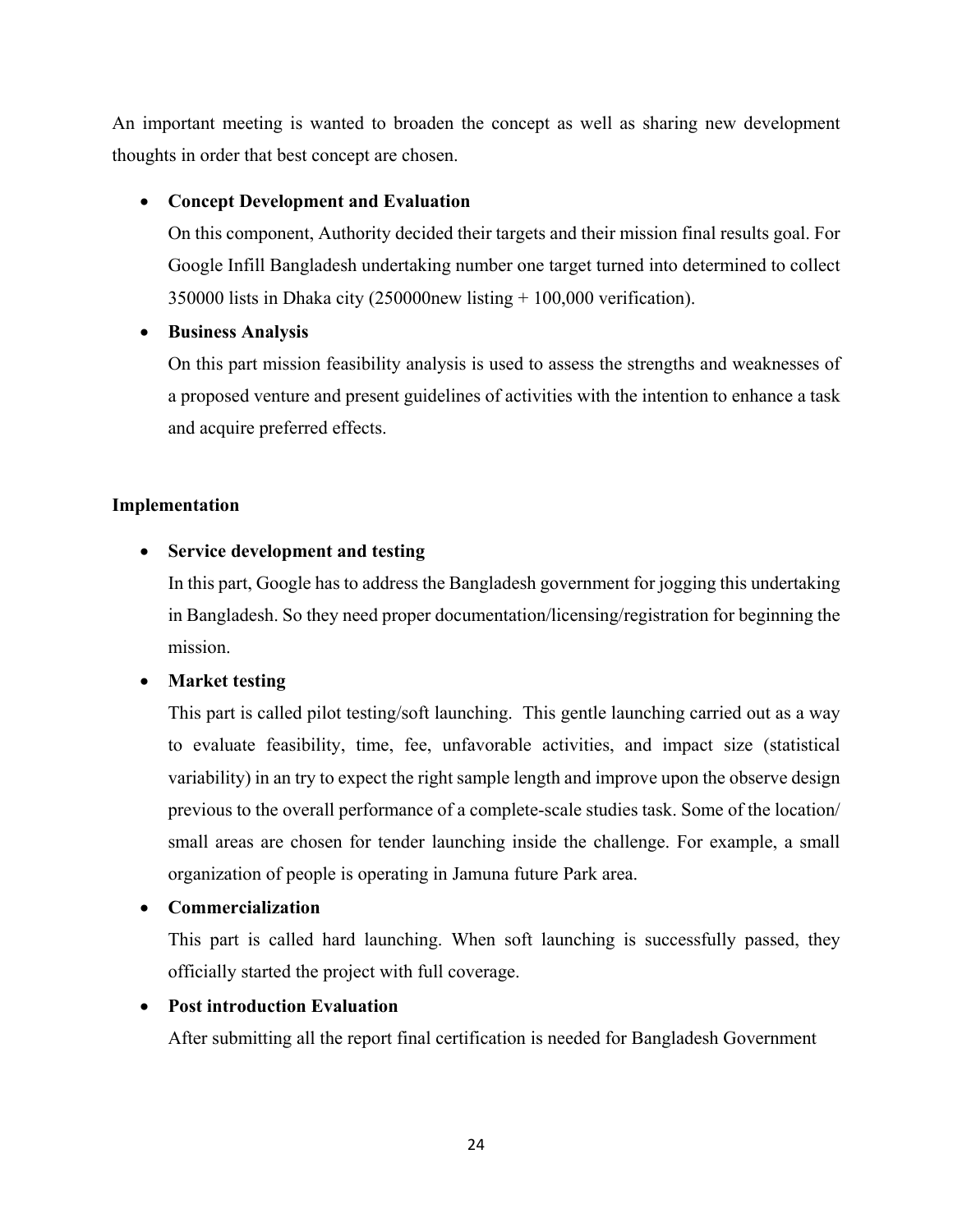#### 3.8 Consumer Response to Service Failure

A provider failure, genuinely defined, is service performance that fails to meet customers expectancies via offering the same provider no person can show a hundred percent achievement fee for an organization or a venture. A number of the human beings might be sad due to provider failure. For an instance, on an emergency basis, a person needs pharmacy at night. Individual seek Google map for assistance to discover nearby pharmacy place. He /she determined a pharmacy on the map but whilst going to the real place he /she found not anything. Any other tale might be a person who following Google map at the same time as using, the map shows an avenue however genuinely It docent exit.so there is a special motive for carrier failure. Let's see what took place when a carrier failure is passed off.

While someone dealing with some service failure due to some dissatisfaction or terrible emotion. They determined to move for bitch movement or taking No motion. Underneath complain action they can select.

#### **Complain to Provider**

This is the best way for producing a respectable complaint. However in our u. s. Google Do now not have direct get entry to because they don't have an everlasting workplace in Bangladesh. So people can mail their professional aid center, however, it not so powerful for our country.

#### **Negative word of Mouth**

terrible word of mouth to start with starts with two or extra-human beings discussing a bad client revel in face-to-face, over the phone or online via blogs, assessment websites, social networks, forums and chat rooms. On the other hand, a negative phrase of mouth can severely harm or even smash a business.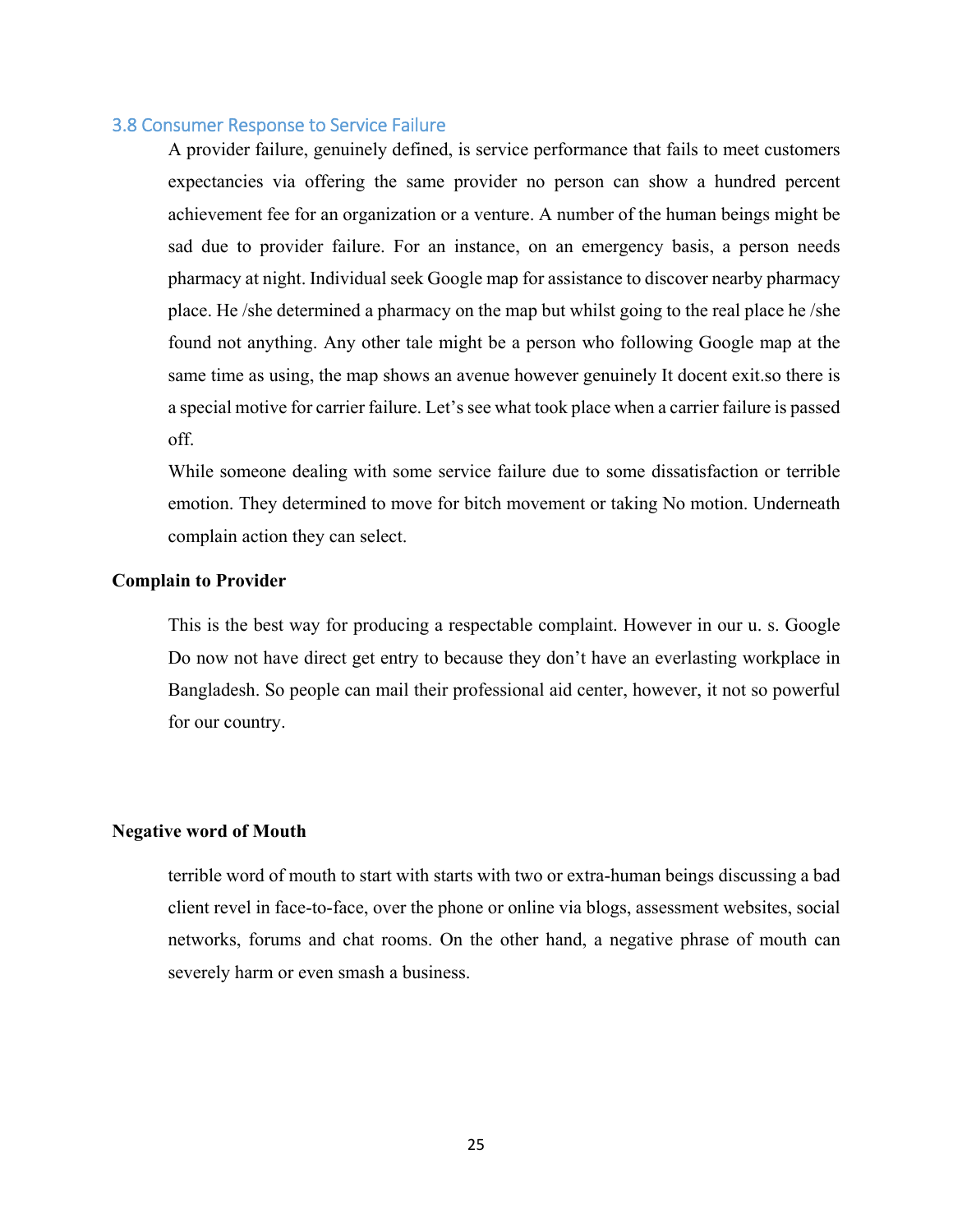#### **Third Party Action**





#### 3.9 Impact on Social Development

For the direct and indirect purpose, we are the usage of Google map but some groups are completely dependent on Google map. They may be bringing a few new services for social development. For example: Uber, Pathao etc.

Apps like Uber, Pathao calculate distance, truthful, customer's location and much different info the usage of google map. Without the help of Google map, it wouldn't be viable as its miles now. The accurate and errors unfastened carrier of Google map made it take place for the one's apps to behavior their activities smoothly and without problems. These corporations are totally converting our lives thru new innovation and offerings. Youths of our country are getting new jobs as this type of recent opportunities is growing. a lot of them are making plans to begin their personal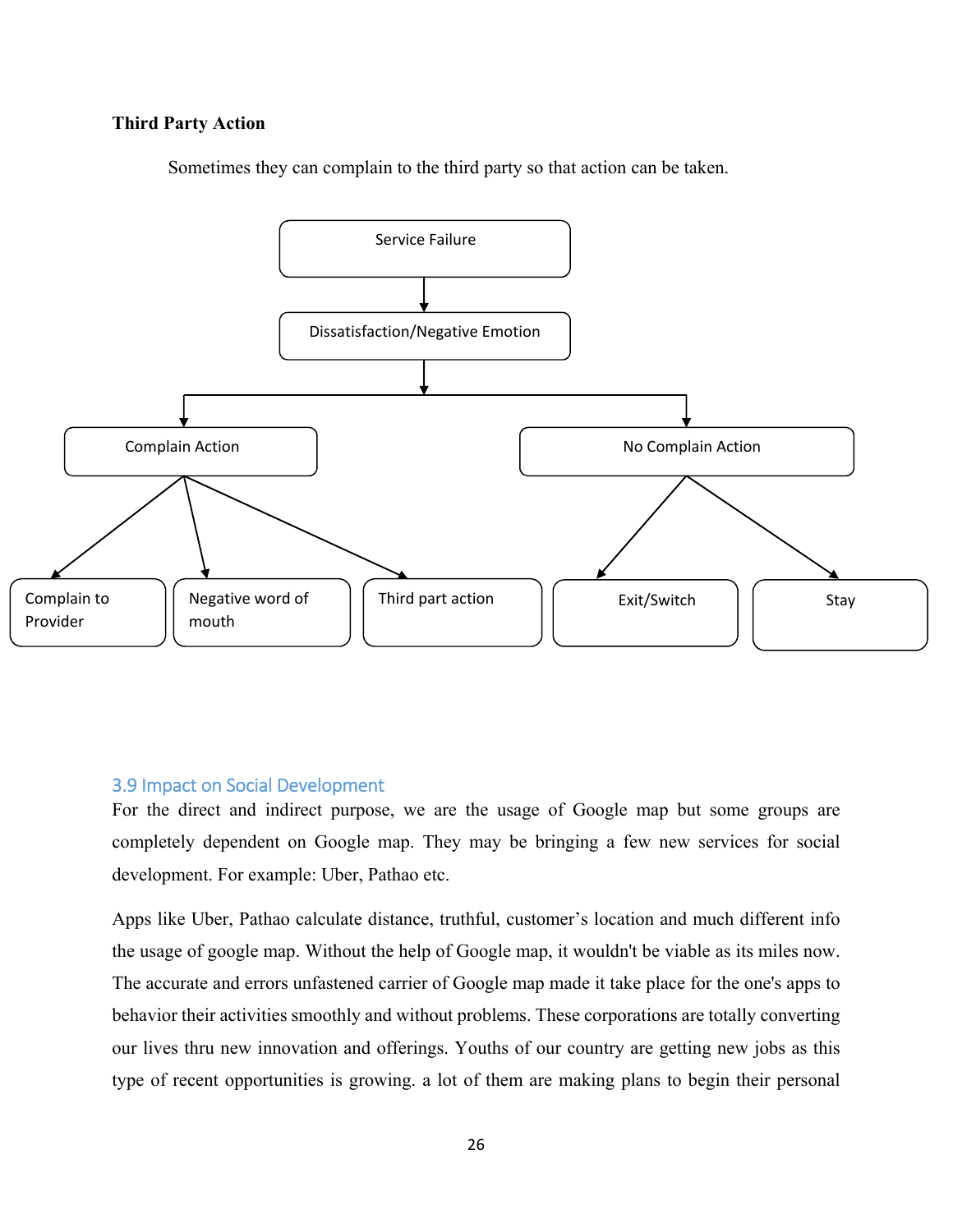enterprise based totally on Google map carrier. Others are operating as a component time/complete time worker below those groups.

Visitors update is a brand new provider from Google Map in Bangladesh. This selection shows stay visitor's condition in colorings. So that people can pick change road to attain their destination.

Other than this form of groups, humans are also the usage of this service to review a business or area. Based on the one's reviews, customers are increasing in lots of instances.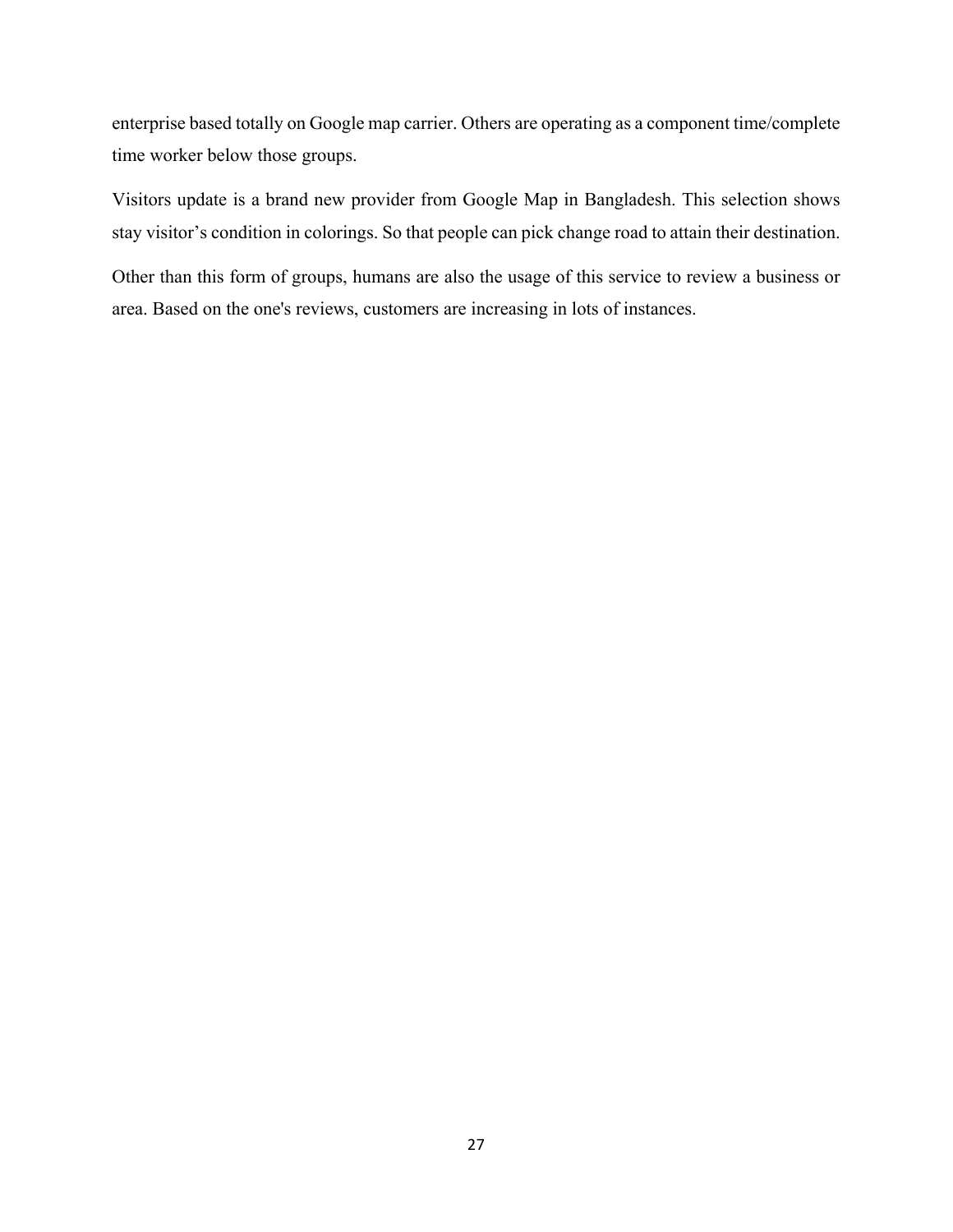### Chapter 4: Survey Analysis

Different attributes is chosen for preparing the survey.



Enterprise statistics is accumulated from the exceptional region. As I'm currently working in Dhanmondi so most of the facts are gathered from this vicinity, that's why 56.9% enterprise is from Dhanmondi.

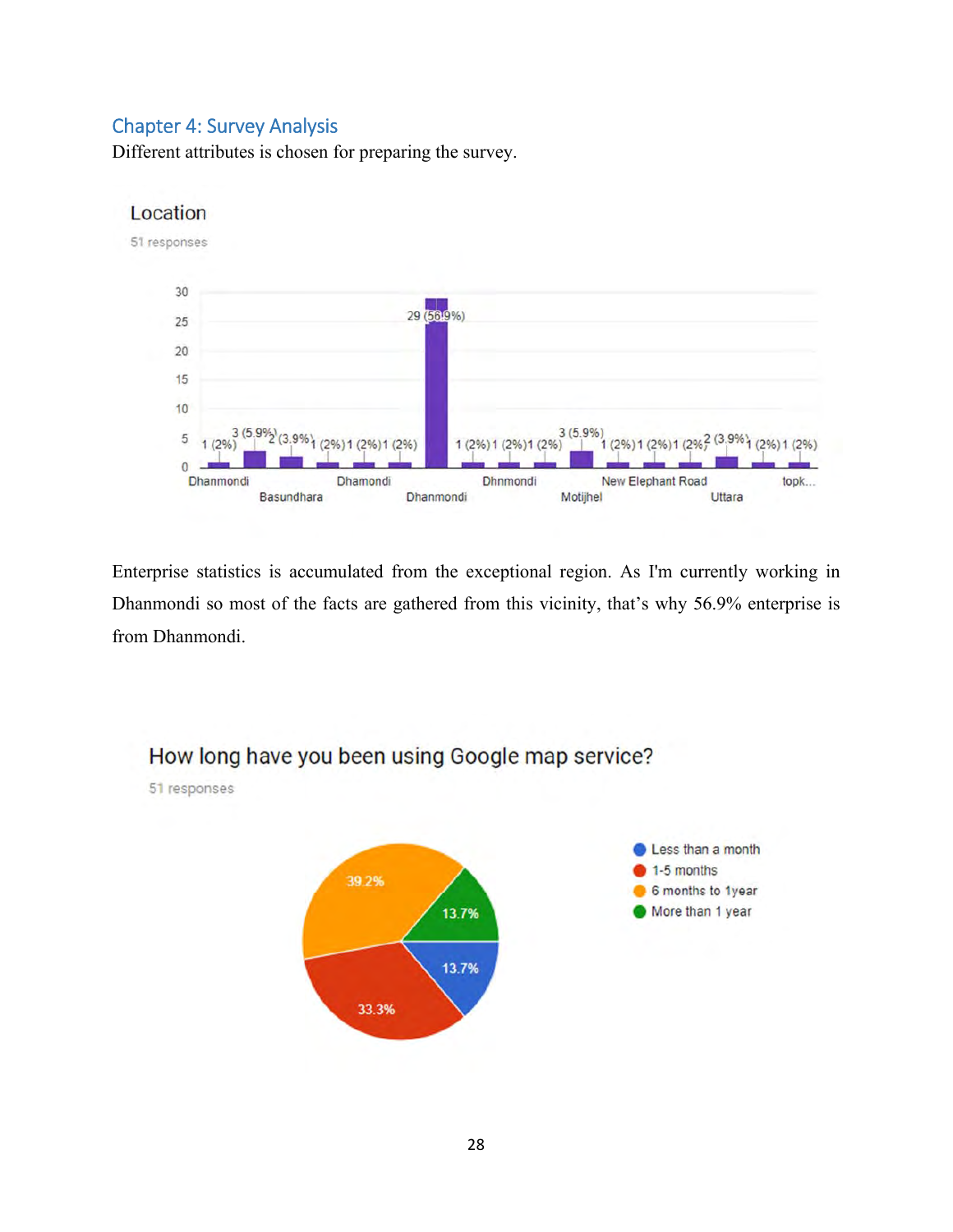While we're often asking humans how long they were the use of Google map. Most of the people around 39.2% say that from 6month to one yr they observed Google map.



This Graph Clearly Indicate that people are getting benefited from Google map. 92.2% people believe that.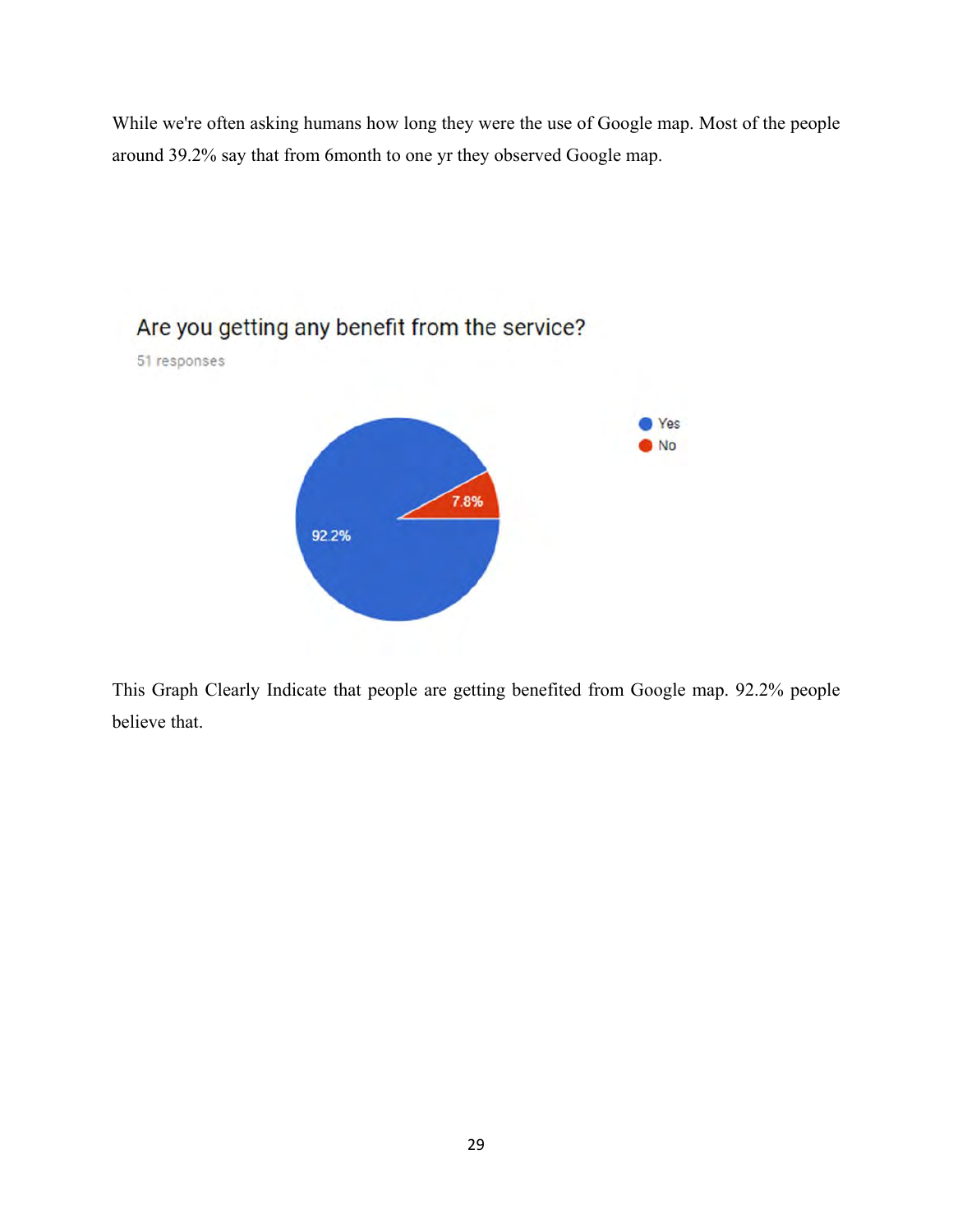

91.1% humans believe that Google map creates high-quality impacts on society. for that reason, people are the usage of Google map .day by day new function are coming so that humans can get up to date.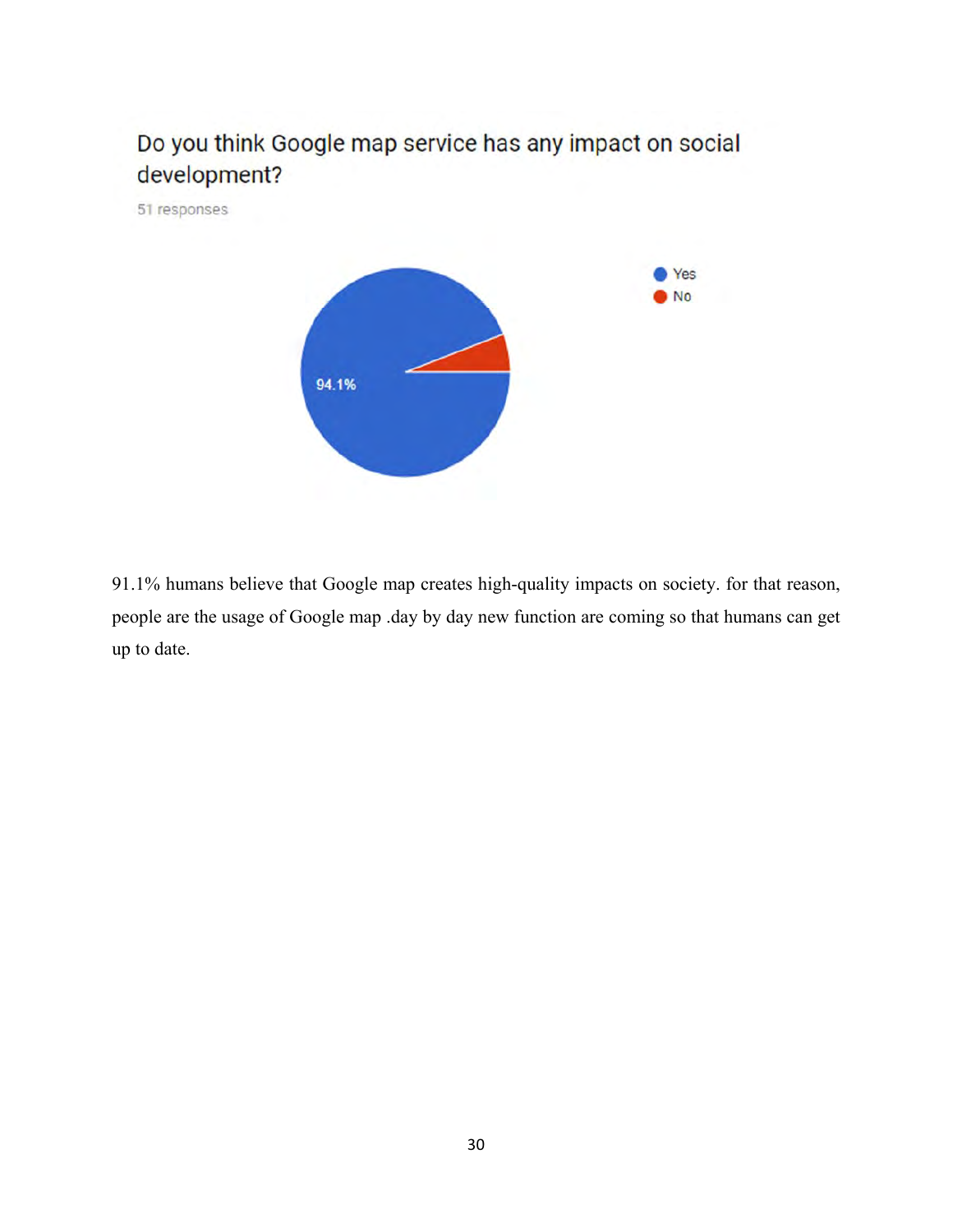# Do you think it is creating any impact on your business?

51 responses



Now a day's people are showing extra interest on the net. If humans can find your commercial enterprise over the net it creates a large impact on your enterprise. From m survey ninety.2 percentage human beings say that it creates an effect on their commercial enterprise. for example, the Takeout restaurant started out their adventure with a complete small funding but with the very positive evaluations and social effects, they're able to build a successful eating place.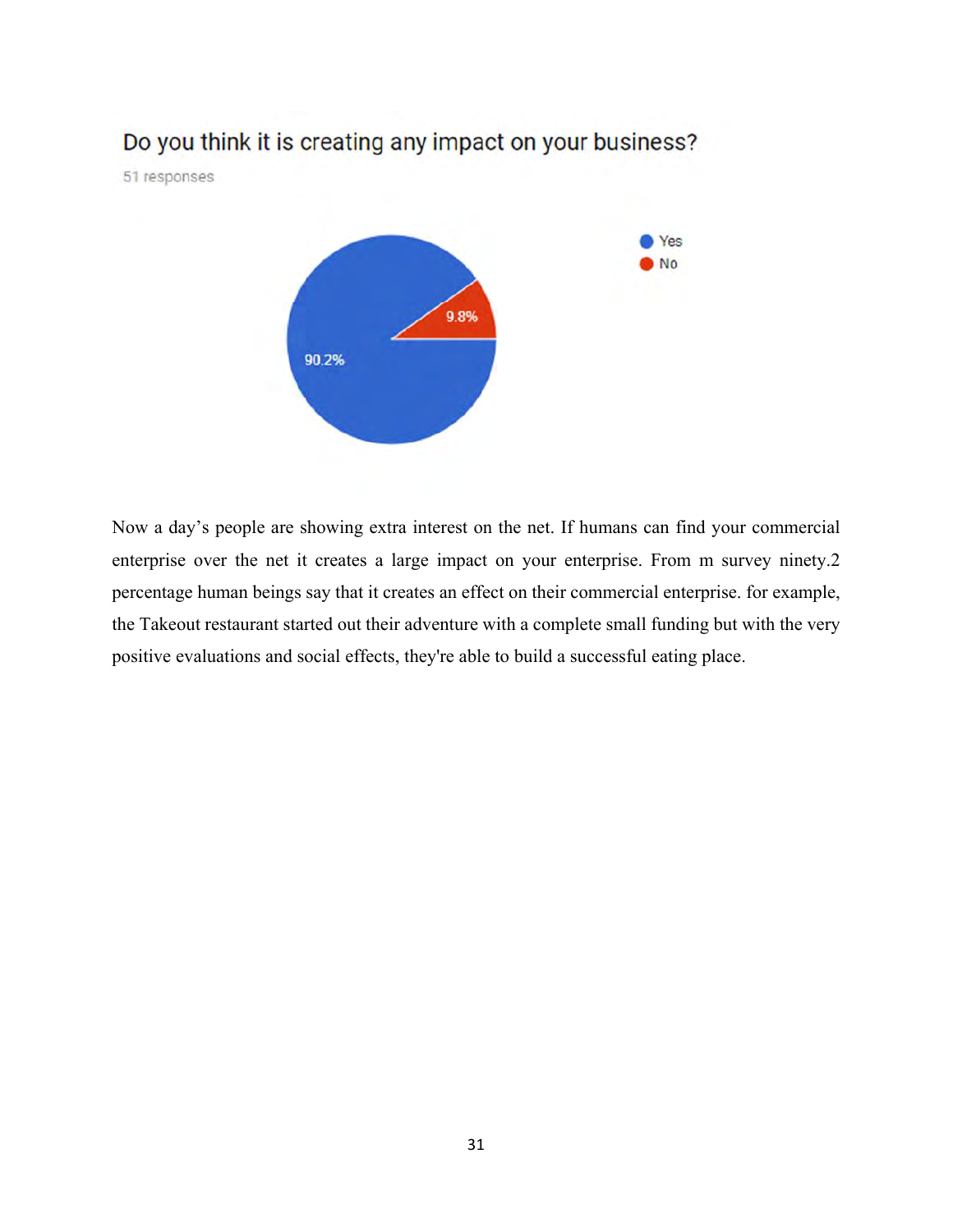

Choose any of the following option that has direct or indirect impact on your business.

Basically, Google Map is used to find your place however now functions are updated and peoples are getting benefited from special angles. You can without difficulty locate consumer overview, business statistics and so on. 70.6% of the humans accept as true with that it helps to find correct area.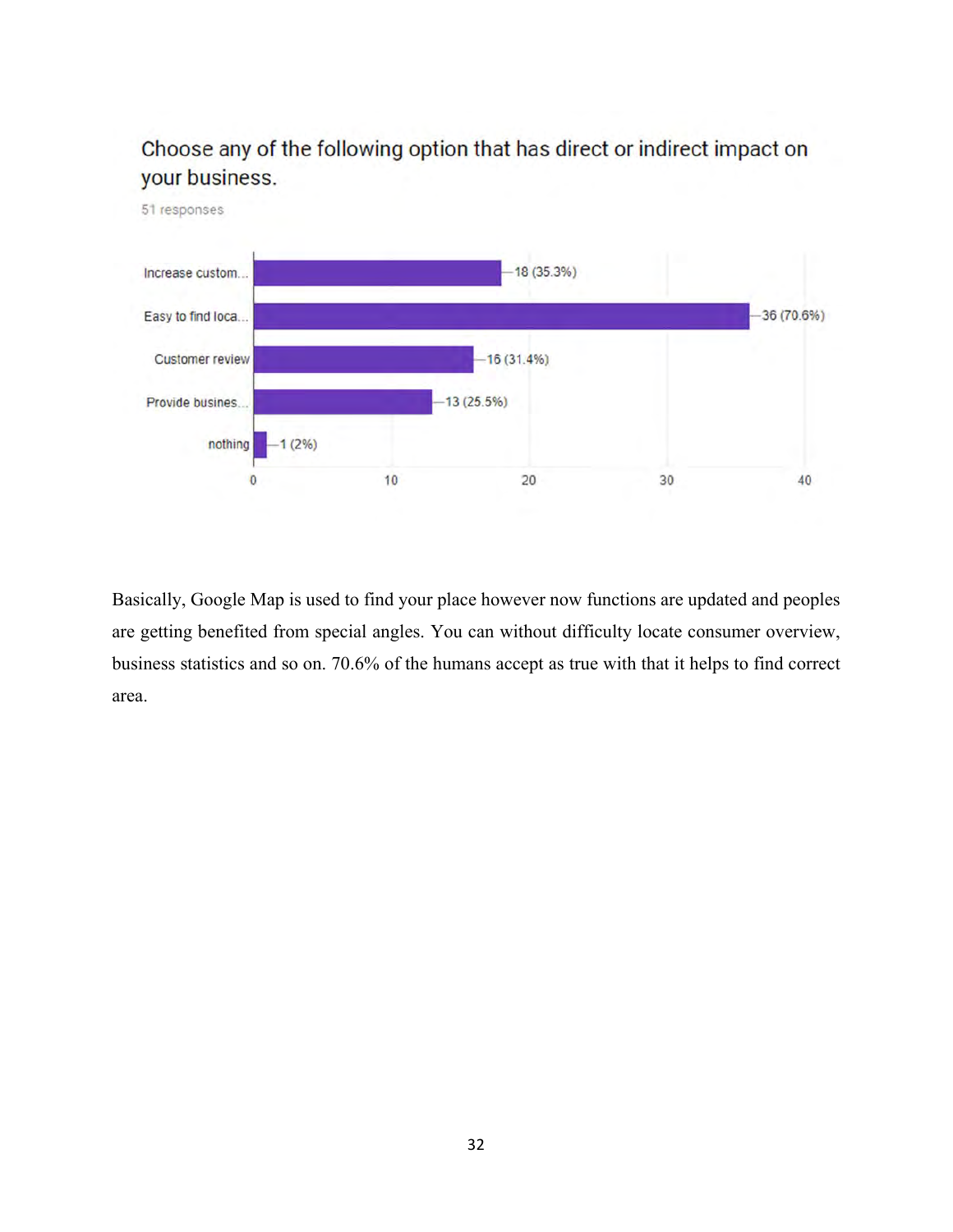Do you face any struggle while using google map service(If yes proceed Ō. to next question)?

51 responses



Sometimes the technical problem can happen. It's a very rare case. Some of the people say they are facing some problem while using Google map.



At the same time as taking carrier from the Google, Map people are dealing with a few problems. 58.3% human beings say that they face incomplete facts .as an instance, a business presents its

33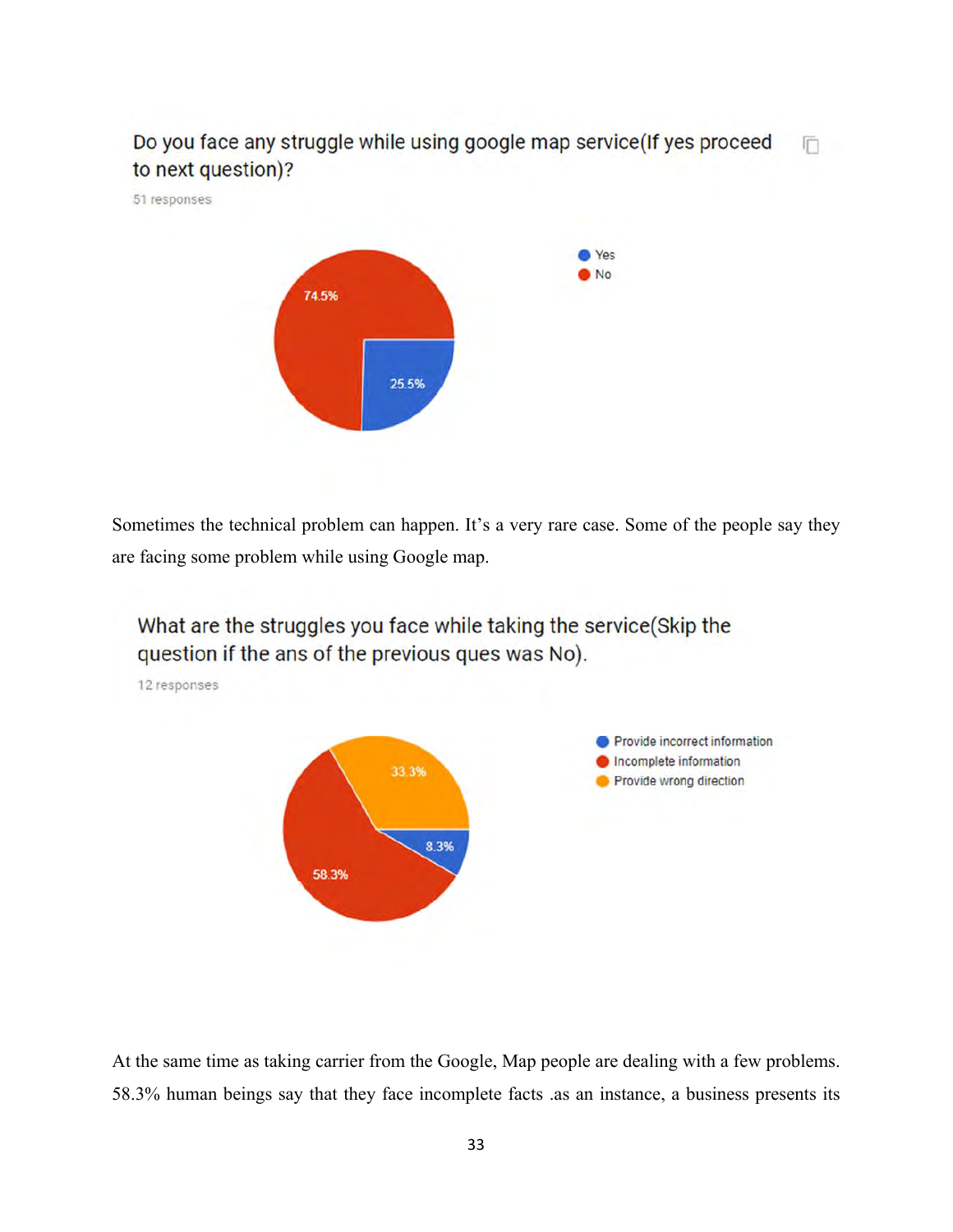place and class, however, cannot offer touch statistics. Once in a while it's developing the problem for the purchaser to touch with the business. Incorrect course (8.3%) and wrong records (33.3%) can create a problem for the commercial enterprise.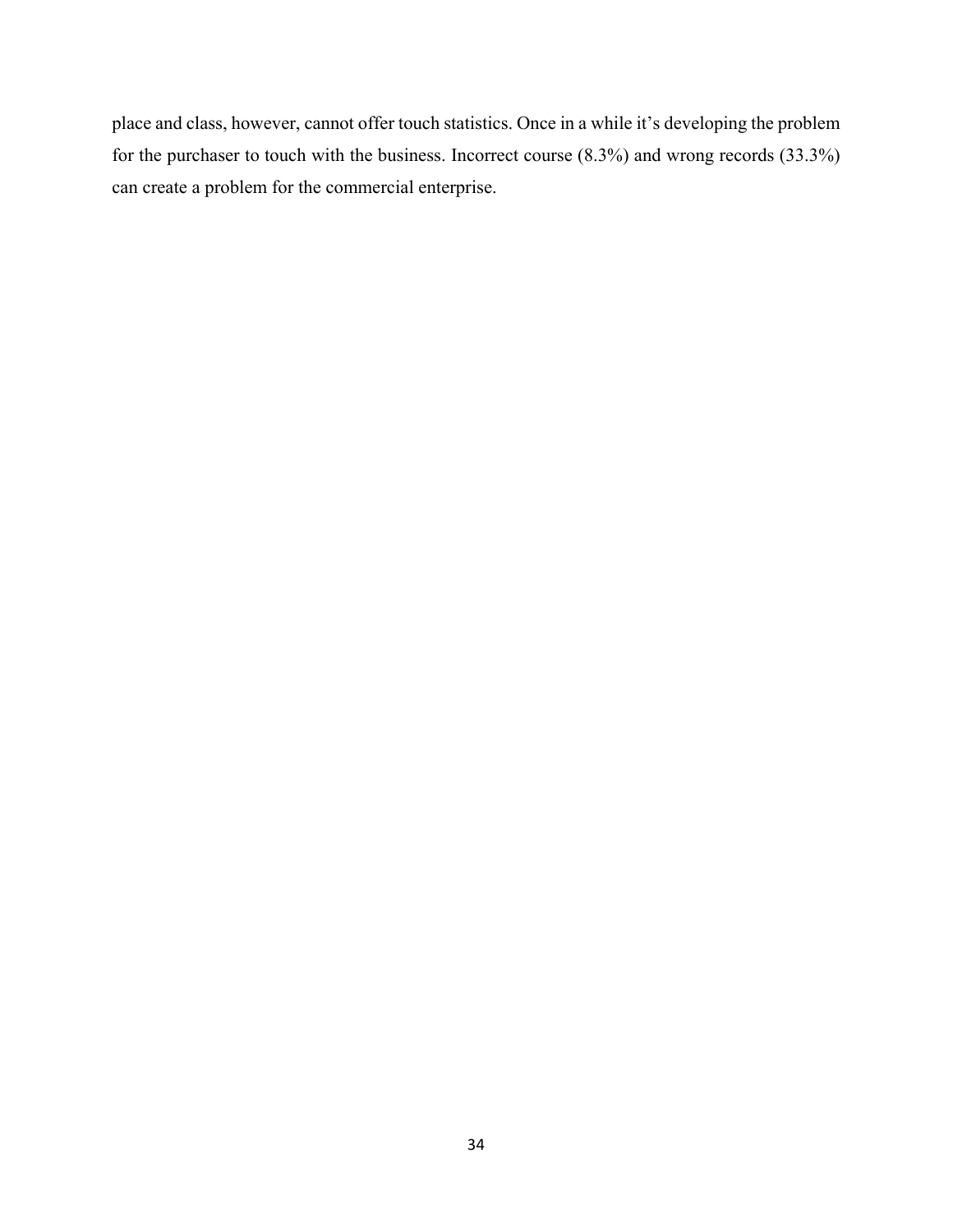# Chapter 5: Conclusion

### Recommendation:

•It is going to be wonderful if Google pockets carrier may be delivered with Google map due to the fact masses of companies are directly dependent upon Google map.

•From time to time Walker needs a new plan but ops lead does no longer have the plan in hand. In order that they need to send a request for the new plan. occasionally it takes time and productivity go down.so the plan authorization needs to be given to neighborhood authority as opposed to outside of us of a.

•As it's a challenge work employer have to be privy to worker delight because if they're now not glad about their paintings, they in no way supply their great efforts.

•Google water Navigation may be modified the water-based transportation gadget. As a result, we are able to lessen the boat twist of fate.

•Time travel characteristic could be the very thrilling function of Google map that suggests the modifications of a particular region over time but this feature isn't always available in Bangladesh. It ought to be brought.

•Purchaser assist line ought to be delivered as a part of establishing patron dating.

•The greater survey is wanted to forecast future expectation of the client.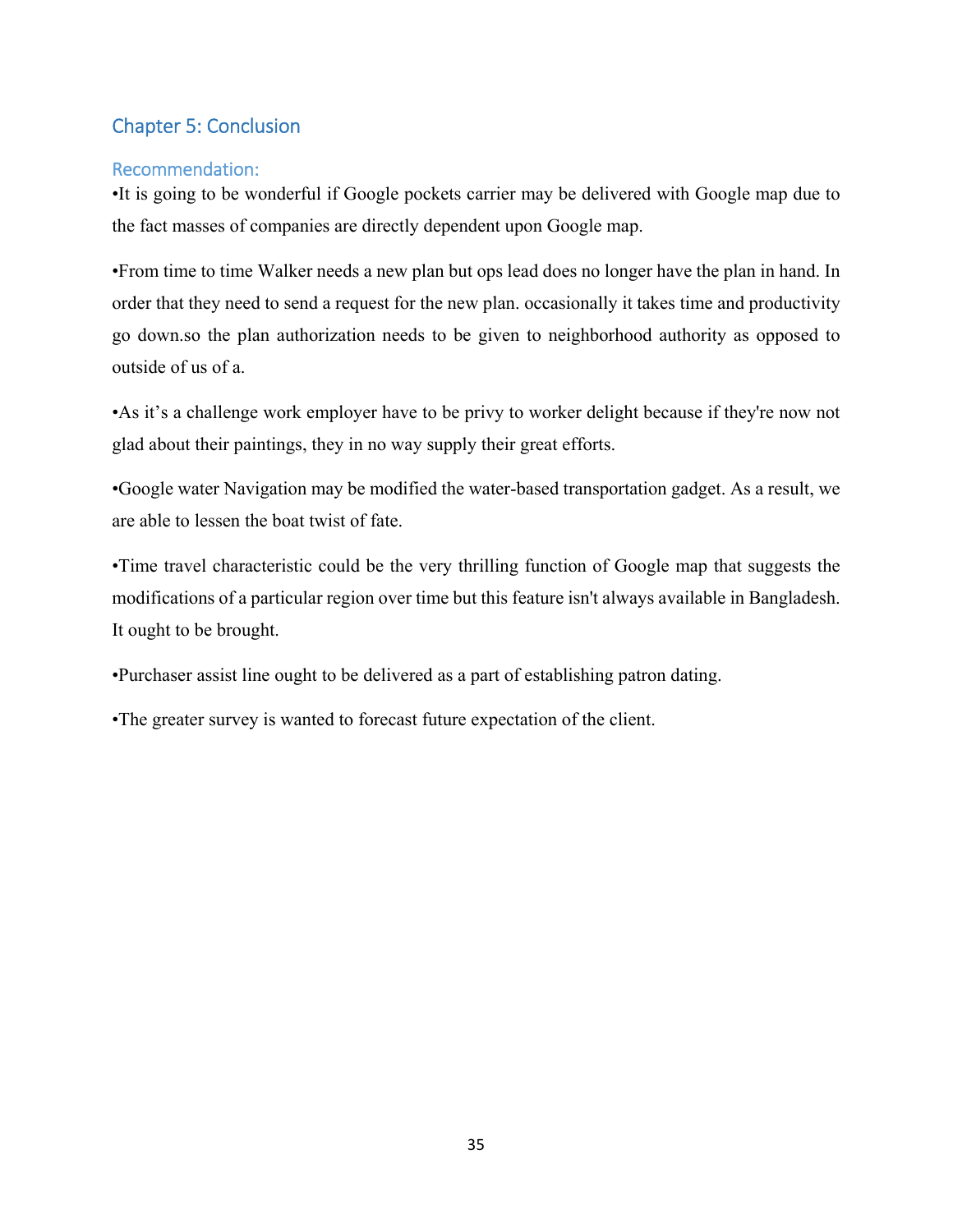### Conclusion:

Google Infill Bangladesh is a terrific initiative of Google map to complement its mapping carrier. Currently, they very near reach their aim of mapping Dhaka metropolis and transferring in the direction of outside Dhaka. At the moment Google infill mission Operates in 52 international locations in the world however it's far genuinely amazing that this project in Bangladesh was given the very best success rate (greater than 65%). In different expand international locations Google Operates masses of the project. For the first time, Google comes in Bangladesh with the Google Infill undertaking. We are able to accept as true with one of a kind types of the new task could be announced in Bangladesh, so that the venture can create an influence on the social improvement. As an intern, it was a brilliant possibility for me to be a part of this colossal assignment. No doubt, this experience is going to feature price to my career. I grateful to my supervisor and my task manager without their help it couldn't be viable for me to carry out this adventure.